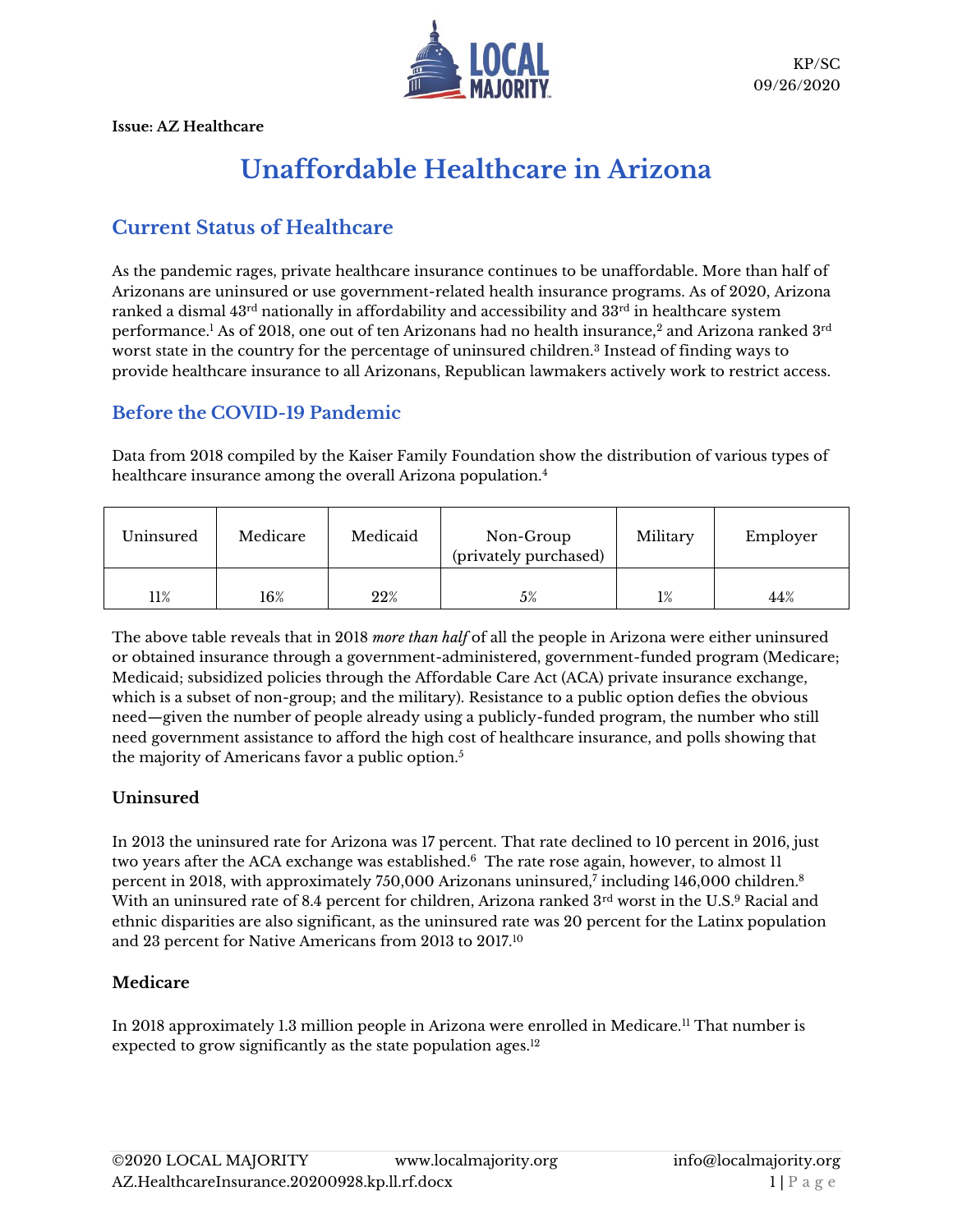

# **Medicaid**

The state Medicaid program is called the Arizona Health Care Cost Containment System (AHCCCS). Individuals and families are eligible for Medicaid if the household income is at or below 138 percent of the federal poverty level (FPL).<sup>13</sup> If the family income exceeds that level but is less than 205 percent of the FPL, the children in the family can qualify for an AHCCCS program called KidsCare, which is the name of the Children's Health Insurance Program (CHIP) in Arizona.<sup>14</sup>

In December 2018, enrollment in the state Medicaid programs hovered around 1.7 million, an increase of 500,000 people covered since Medicaid was expanded under the ACA in 2013. $^{15}$  In 2018, 40 percent of children in Arizona received health insurance through AHCCCS. <sup>16</sup> As of July 2020, total Medicaid enrollment spiked to 2 million—*more than 27 percent of the Arizona population*. 17

# **ACA Subsidies**

People who are not eligible for Medicaid but who earn between 100 to 400 percent of the FPL can qualify for subsidies to reduce their monthly premiums when they purchase private health insurance plans through the ACA exchange.<sup>18</sup> In 2018, 65 percent of the population in Arizona had annual incomes below 400 percent of the FPL.<sup>19</sup>

|                           | Individual | Family of 2 | Family of 3 | Family of 4 | $%$ of AZ<br>population |
|---------------------------|------------|-------------|-------------|-------------|-------------------------|
| FPL in 2018 <sup>20</sup> | \$12,140   | \$16,460    | \$20,780    | \$25,100    | 14%                     |
| $101\% - 200\%$ FPL       | \$24,280   | \$32,920    | \$41,560    | \$50,200    | $20\%$                  |
| 201% - 400% FPL           | \$48,560   | \$65,840    | \$83,120    | \$100,400   | 31%                     |

In 2019 in Arizona, 160,456 people enrolled in a private ACA plan. Of those, 84 percent qualified for federal subsidies.<sup>21</sup>

# **Private Insurance**

A "benchmark plan" is the health insurance plan that a state uses to define essential benefits for individual and small group policies (usually the second-lowest silver-tier plan on the ACA exchange).<sup>22</sup> Without the ACA subsidy, the combined premiums and deductible amounts are unaffordable for most people.

For individuals, the average benchmark monthly premium in Arizona in 2018 was \$516—about  $\$6200$  per year. $^{23}$  The national average deductible on individual plans in  $2018$  was almost  $\$4600.^{24}$ Given that the median per capita income in Arizona was \$30,530 in 2018, <sup>25</sup> the total cost of premiums plus deductible (almost \$10,800) would constitute *more than one-third* of an individual's gross income.

For families, the national average premium for a benchmark plan in 2018 was about \$1,200 per month, or \$14,400 annually.<sup>26</sup> The national average deductible on family plans was about \$8,800.<sup>27</sup> The potential total cost of over \$23,000 would be *more than one-third* the median household gross income of \$59,246 in Arizona in 2018. 28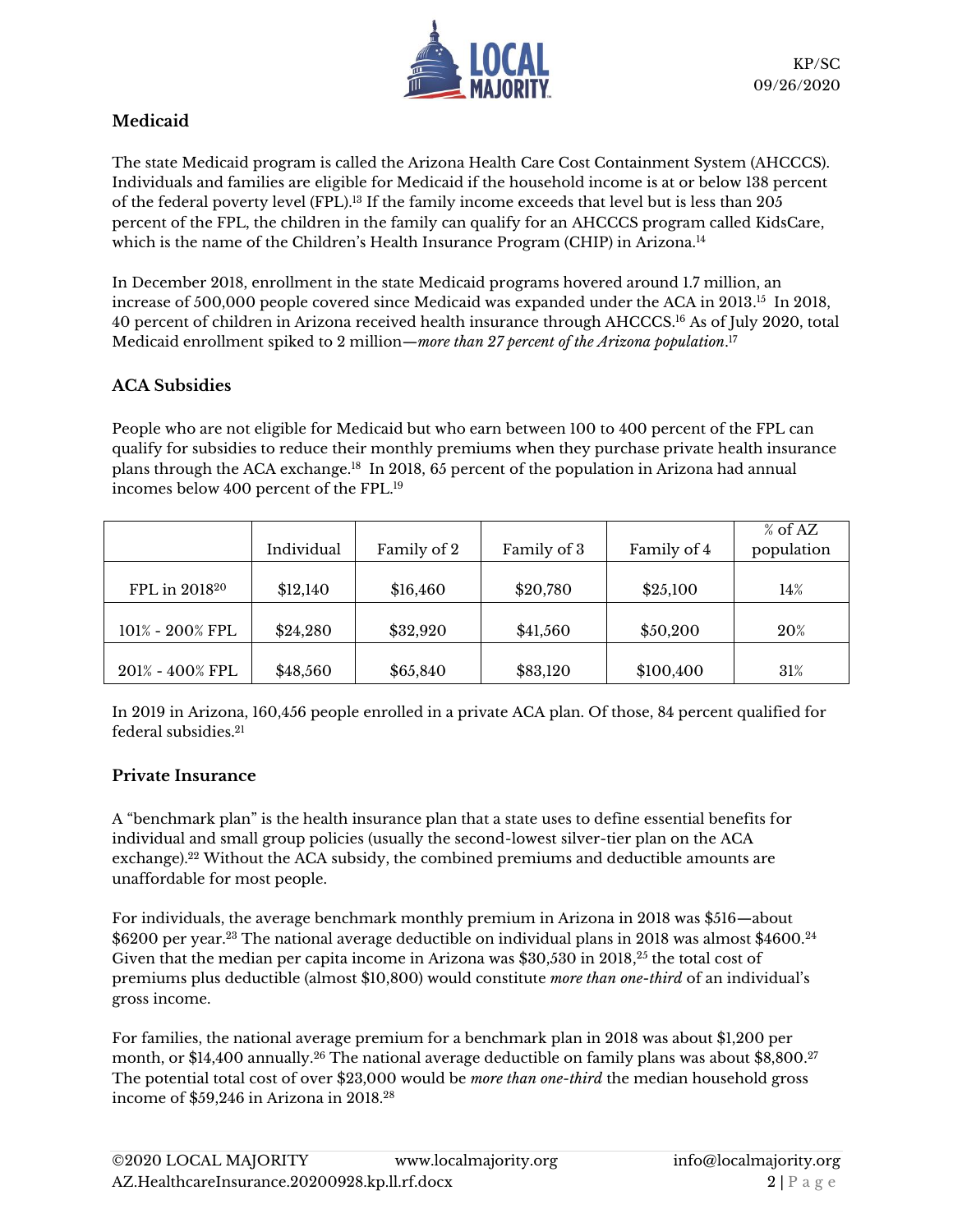

# **After the Onset of the COVID-19 Pandemic**

In July 2020, Arizona experienced the worst COVID-19 outbreak in the country. Republican Governor Doug Ducey waited too long to impose contagion-prevention measures after the initial wave and then re-opened the economy too soon and too rapidly in May. He even downplayed the threat, encouraging people to shop and dine out, and he prohibited local governments from requiring masks in their own cities and towns. When cases started rising again, Ducey once more was too slow to respond, which led to the surge of infections in June and July.<sup>29</sup> The mishandling of the pandemic has had a significantly negative impact on healthcare coverage in Arizona.

# **Higher Uninsured Levels**

Between February and May, 5.4 million Americans lost their health benefits when they lost their jobs due to the mishandling of the pandemic. Among that group were 47,000 Arizonans. Now 17 percent of all adults under the age of 65 in Arizona are uninsured. Because uninsured people are reluctant to seek treatment, they are less likely to know that they are infected with COVID-19 and more likely to spread the virus to others. Lack of insurance can also lead to higher death rates from delaying or never receiving medical care or to massive medical bills and bankruptcy for those who do.<sup>30</sup>

Workers who have lost their employer-sponsored health insurance can temporarily extend their plans by signing up for COBRA (Consolidated Omnibus Reconciliation Act). They can also obtain a new insurance policy through the ACA exchange because the involuntary loss of a job is a qualifying event beyond the open enrollment period. Neither option is realistic, though, since unemployed workers will likely find it difficult to pay premiums without an income. Therefore, Medicaid may be their only option, as long as they meet the income-level requirements.<sup>31</sup>

For those who did not have insurance before the pandemic, some state-run ACA exchanges offered special enrollment periods allowing people to obtain subsidized health insurance even without a qualifying event. However, Arizona uses the federal health insurance exchange (HealthCare.gov), and the Trump administration refused to open a special ACA enrollment period during the COVID-19 health crisis.<sup>32</sup> Therefore, Arizonans who were uninsured before the pandemic cannot get insurance unless they can either afford to pay the full premium on a private plan outside of the ACA exchange or qualify for Medicaid.

# **Higher Medicaid Enrollment**

Enrollment in Arizona's Medicaid program hit an all-time high of 2 million in July, and that figure is expected to rise. The increase is attributable to two factors—the rise in unemployment and the federal freeze on Medicaid disenrollment. More people are qualifying for Medicaid after having lost their income and their employer-sponsored health benefits during the pandemic. In addition, the federal relief funding comes with the condition that states must continue to provide services during the pandemic to anyone already enrolled in Medicaid despite changes in their eligibility. $^{33}$ 

In March Congress passed the Families First Coronavirus Relief Act (FFCRA), which temporarily increased the federal government's share of Medicaid costs by 6.2-percentage points. States receiving this additional funding are prohibited from cutting benefits, increasing premiums, or raising eligibility requirements for new enrollees, and they must continue to provide coverage for all existing and new enrollees until the Public Health Emergency (PHE) declaration expires<sup>34</sup> (currently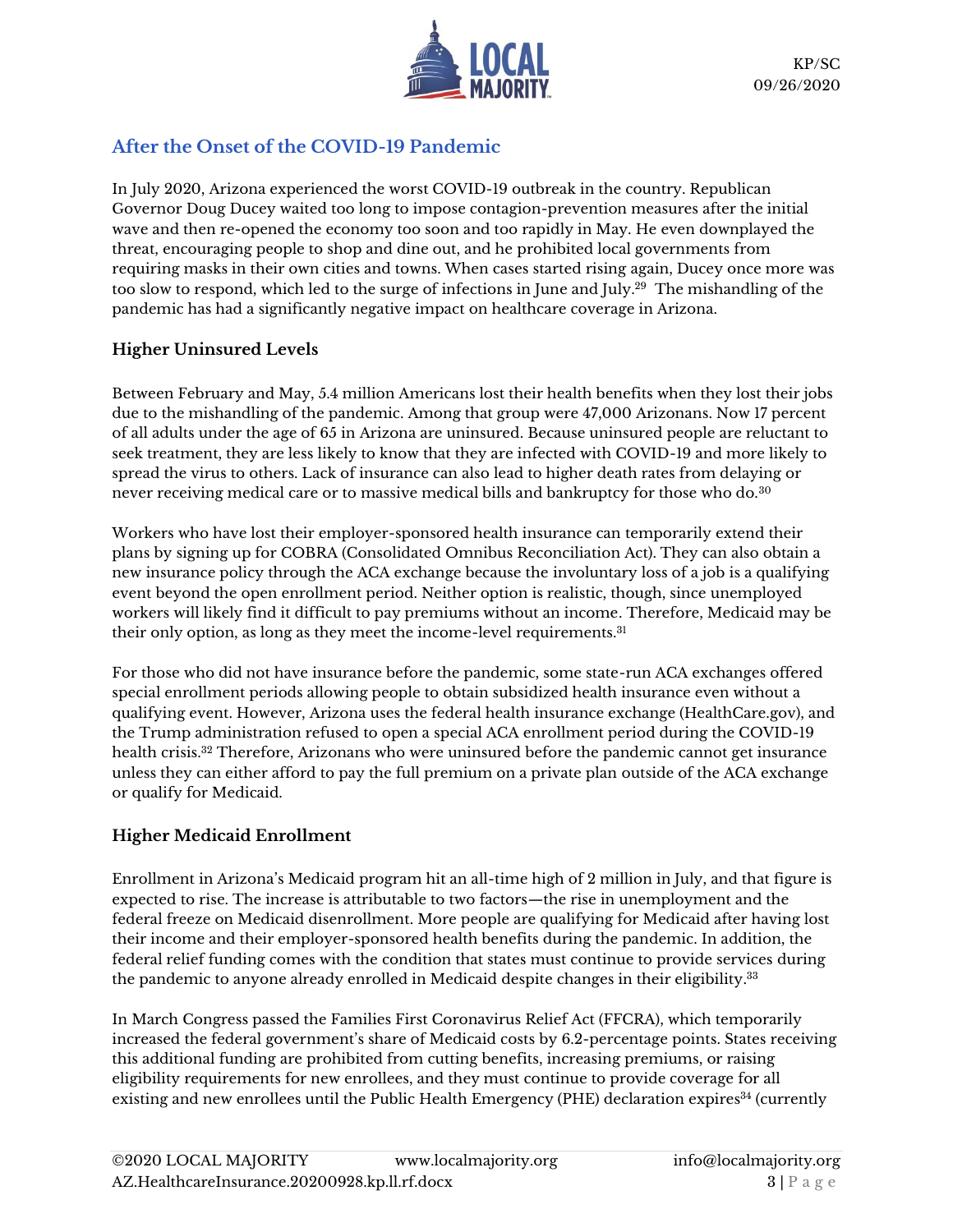

October 23, 2020<sup>35</sup>). The intent is to avoid kicking vulnerable people off Medicaid and leaving them without access to medical services during the pandemic in the event an increase in income puts them above the eligibility cutoff.

However, the FFCRA increase is not enough. In 2009 (a period of recession *without* a pandemic), Congress authorized almost twice as much for temporary Medicaid relief. Now, while state revenues are plunging from the economic downturn, Medicaid costs are rising not only from higher enrollment due to job losses, but also from the additional costs of COVID-19 testing and treatment.<sup>36</sup>

In May, the National Association of Medicaid Directors (NAMD) and the National Governors Association called for Congress to increase the federal government's share of Medicaid funding to states by an additional 5.2 percentage points. The Democrats also attempted to legislate an increase of 7.8 percent, but Republican Senator Mitch McConnell rejected that proposal and has repeatedly refused considering sending states more money.<sup>37</sup>

Of particular concern is the impact on children, since 40 percent of children in Arizona rely on Medicaid and KidsCare. Already immunizations are down nationally and statewide. The CDC reported "a notable decrease" in vaccinations, especially among children between the ages of 2 and 18.<sup>38</sup> The largest healthcare provider in Arizona reported a 12-percent decline in child vaccinations, and a survey of members of the Arizona chapter of the American Academy of Pediatricians showed a 70- to 80- percent decline in pediatric visits. Unvaccinated children raise the risk of an outbreak of a variety of infectious diseases, including measles.<sup>39</sup>

Since federal law requires states to balance their budgets, states will eventually be forced to either raise taxes or make Medicaid program cuts. Typically, in times of economic distress, states cut Medicaid reimbursement rates.<sup>40</sup> Medicaid providers are already financially vulnerable because they typically receive lower reimbursement rates and have lower operating margins. Now during the pandemic, they have lost revenue because patients are not coming in for regular care, and they have incurred additional COVID-related expenses. Without adequate funding, clinics and other facilities that rely on Medicaid will have to curtail services or close, resulting in fewer providers when more are needed during a national health crisis.<sup>41</sup>

In March, as an emergency response to the COVID-19 pandemic, the Arizona legislature passed HB 2668, a hospital assessment to fund higher reimbursement rates for Medicaid physicians and dental care providers and interim payments to Medicaid-enrolled hospitals during the health crisis. $^{42}$ However, this solution is not sustainable. The temporary 6.2-percent raise in the federal share of Medicaid costs and the accompanying disenrollment freeze will disappear after the public health emergency is lifted. The economic recovery period will continue far beyond that date, and severe state shortfalls are expected in the next fiscal year.

Nationwide, states are expected to experience an increase in Medicaid and CHIP enrollments while state revenues fall. Increasing the federal share of Medicaid costs (FMAP—Federal Medical Assistance Percentage) reduces the state's share. The following report discusses various policy proposals for raising the FMAP and the resulting impact on each state:

[https://www.urban.org/sites/default/files/publication/102098/increasing-federal-medicaid](https://www.urban.org/sites/default/files/publication/102098/increasing-federal-medicaid-matching-rates-to-provide-fiscal-relief-to-states-during-the-covid-19-pandem_0.pdf)[matching-rates-to-provide-fiscal-relief-to-states-during-the-covid-19-pandem\\_0.pdf](https://www.urban.org/sites/default/files/publication/102098/increasing-federal-medicaid-matching-rates-to-provide-fiscal-relief-to-states-during-the-covid-19-pandem_0.pdf)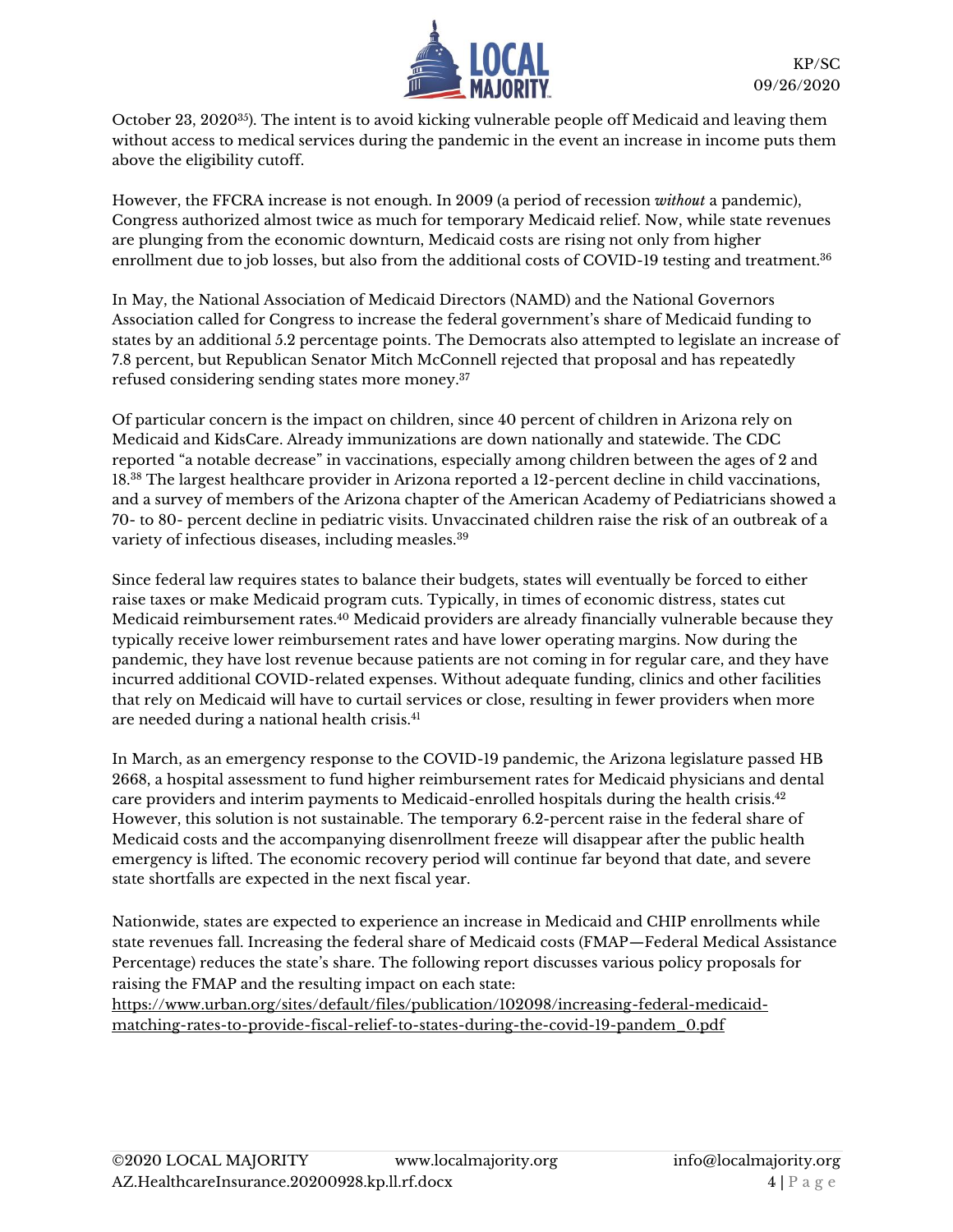

# **Higher Medicare Costs**

Medicare serves an older population with higher rates of chronic health conditions—the population most vulnerable to COVID-19. Therefore, Medicare spending is expected to rise. Additional costs include increases in hospitalizations, the need for ventilators and ICU treatment, post-hospital care in nursing homes or from home healthcare providers, and medications. At the same time that costs are climbing, the amount collected from payroll taxes (the main source of funding for Medicare) is expected to drop due to the surge in unemployment caused by the pandemic. To offset the shortfall between income and expenses, all Medicare beneficiaries are likely to face higher out-of-pocket costs for premiums, deductibles, and other cost-sharing requirements in the future. $^{43}$ 

# **Higher ACA Exchange Premiums**

Given the uncertainties of the COVID-19 health crisis, insurers are hard-pressed to set realistic premiums for next year. The rates from insurers planning to participate in the ACA exchange during the next open enrollment period are not yet publicly available. However, a report on preliminary filings in 10 states and D.C. shows proposed premiums ranging from a 12-percent decrease to an increase of almost 32 percent. Most range from a 2-percent decrease to a 6-percent increase. Insurers will likely revise their proposals as the pandemic evolves, factoring in such variables as the spread of the virus, the impact on hospital costs, the outlook for a vaccine, and economic conditions. 44

# **Alternatives and Reforms: Good and Bad**

# **Medicaid Buy-In: Lower-Cost Public Option**

To provide an affordable healthcare option, many states are considering allowing individuals to buy into the state Medicaid program. Enrollees would pay premiums and possibly cost-sharing charges, such as co-pays and deductibles. In 2019, legislation to study or adopt a Medicaid buy-in was introduced in more than 10 states.<sup>45</sup>

In 2018 Democrats introduced legislation (HB 2443) to establish a Medicaid buy-in program in Arizona. The enrollee would have had to be uninsured for six months prior to enrollment and would have had to pay the full cost of coverage, including the full premium price, co-pays, and deductibles. The bill also expressly prohibited the use of state monies to administer the program.<sup>46</sup> According to the sponsors, the program would appeal to individuals who did not have insurance through their employers and whose income was too high for ACA premium subsidies but too low to afford the full cost of private insurance. Small businesses would also be interested in such a program. <sup>47</sup> The bill was assigned to the Republican-controlled House Rules and the House Health committees but was never given a hearing in either committee.<sup>48</sup> In 2020, the Democrats introduced the same bill (this time as HB 2427), but it suffered the same fate.<sup>49</sup>

The specific design and terms of Medicaid-buy-in programs can vary widely, depending on the state's policy objectives, target population, and market conditions. Generally, though, they are patterned on one of the following three models:<sup>50</sup>

# 1. **Basic Health Program (BHP)**

The ACA allows states to offer BHPs, through which individuals can pay to be covered by the existing Medicaid program if their incomes are below 200 percent of the FPL but too high to qualify for Medicaid. Many in this target population are parents of children enrolled in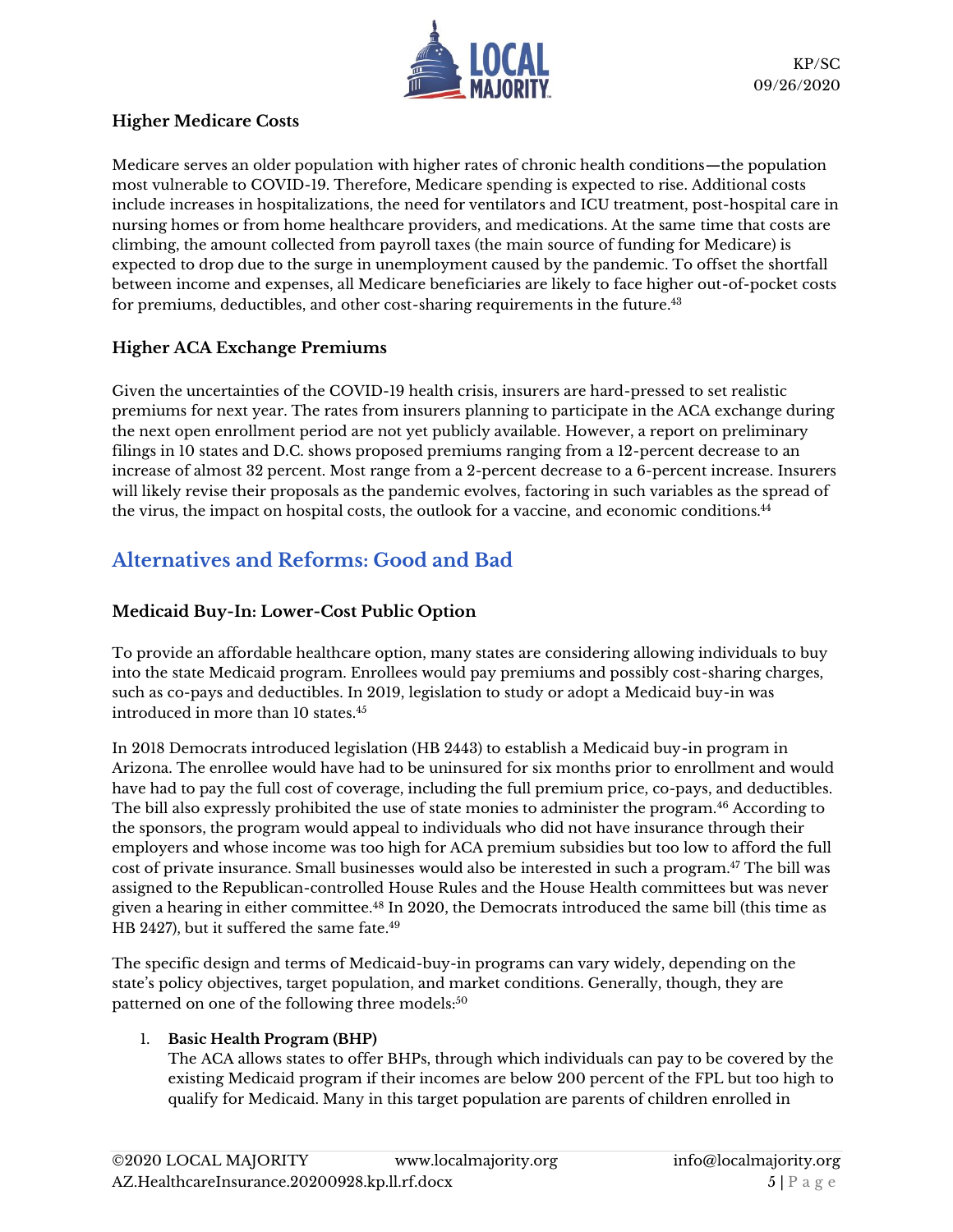

KidsCare. Often, they are in and out of the Medicaid program because their low incomes fluctuate around the Medicaid cutoff level, so BHPs allow continuity of care for this group. Individuals are assessed premiums and cost-sharing fees. The federal government pays the state 95 percent of the subsidies for which these individuals would have been eligible if they had purchased an insurance plan through the ACA exchange.<sup>51</sup>

### **2. Qualified Health Plan (QHP) on the ACA exchange**

A state-sponsored QHP offered through the ACA exchange is another example of a Medicaid buy-in. Because the state insurance plan would use the existing Medicaid infrastructure, premiums and cost-sharing charges would be lower. As long as it meets all ACA standards, the state QHP would qualify for the federal premium subsidies as a source of funding. However, any variation from the ACA standards (such as differences in essential benefits or different limits on deductibles and co-pays) would force the state to submit a waiver for federal approval, which is unlikely during a Republican administration. Under ACA rules, plans on the exchange must be offered by state-licensed issuers, so the state would need to submit another waiver if it wanted to issue the plan directly on the exchange. To avoid this waiver, the state could contract with its partnering Medicaid managed care organizations (MCOs) to issue the state QHP.<sup>52</sup> MCOs are networks of doctors and hospitals that accept Medicaid patients for a set per-patient annual fee paid by the state.<sup>53</sup>

### **3. Off-exchange buy-in**

If not sold on the exchange, a Medicaid buy-in plan would not have to meet ACA requirements. The state could offer enrollment into existing Medicaid programs, or it could develop a new Medicaid-style program and set the premiums, cost-sharing contributions, eligibility guidelines, and benefits independently. However, obtaining federal pass-through funds would require a waiver. The state would have to ask the federal government to pass on to the state the amount saved from federal subsidies that would have been paid out if the individual had enrolled in a private plan on the ACA exchange. Again, approval would be unlikely during a Republican administration. Therefore, funding would have to come from enrollee-paid premiums and cost-sharing contributions and/or state revenues.<sup>54</sup>

Public options are less costly than private plans for many reasons, including:

- Public insurance plans are not for profit.
- Leveraging the Medicaid infrastructure lowers administrative costs.
- Medicaid reimbursement rates to medical providers are lower than private reimbursement levels. (To assuage providers, lower reimbursement rates might be offset by lower rates of uncompensated care, i.e., unpaid bills incurred by uninsured patients.)
- Economies of scale give the state better purchasing and negotiating power.
- More competition in the marketplace reduces costs.
- $\bullet$  Higher enrollment diversifies the risk pool.<sup>55</sup>

Below are links to studies about Medicaid buy-in proposals in four states:

| Colorado        | https://www.manatt.com/getmedia/21be89cc-b059-4af7-a458-2c6b2801ea21/Manatt-<br>Health_A-Promising-Strategy-for-an-Affordable-Medicaid-Buy-In-Opt |
|-----------------|---------------------------------------------------------------------------------------------------------------------------------------------------|
| <b>Delaware</b> | https://news.choosehealthde.com/wp-content/uploads/2019/01/SCR-70-Medicaid-<br>Buy-In-Study-Group-Final-Report-01.15.19.pdf                       |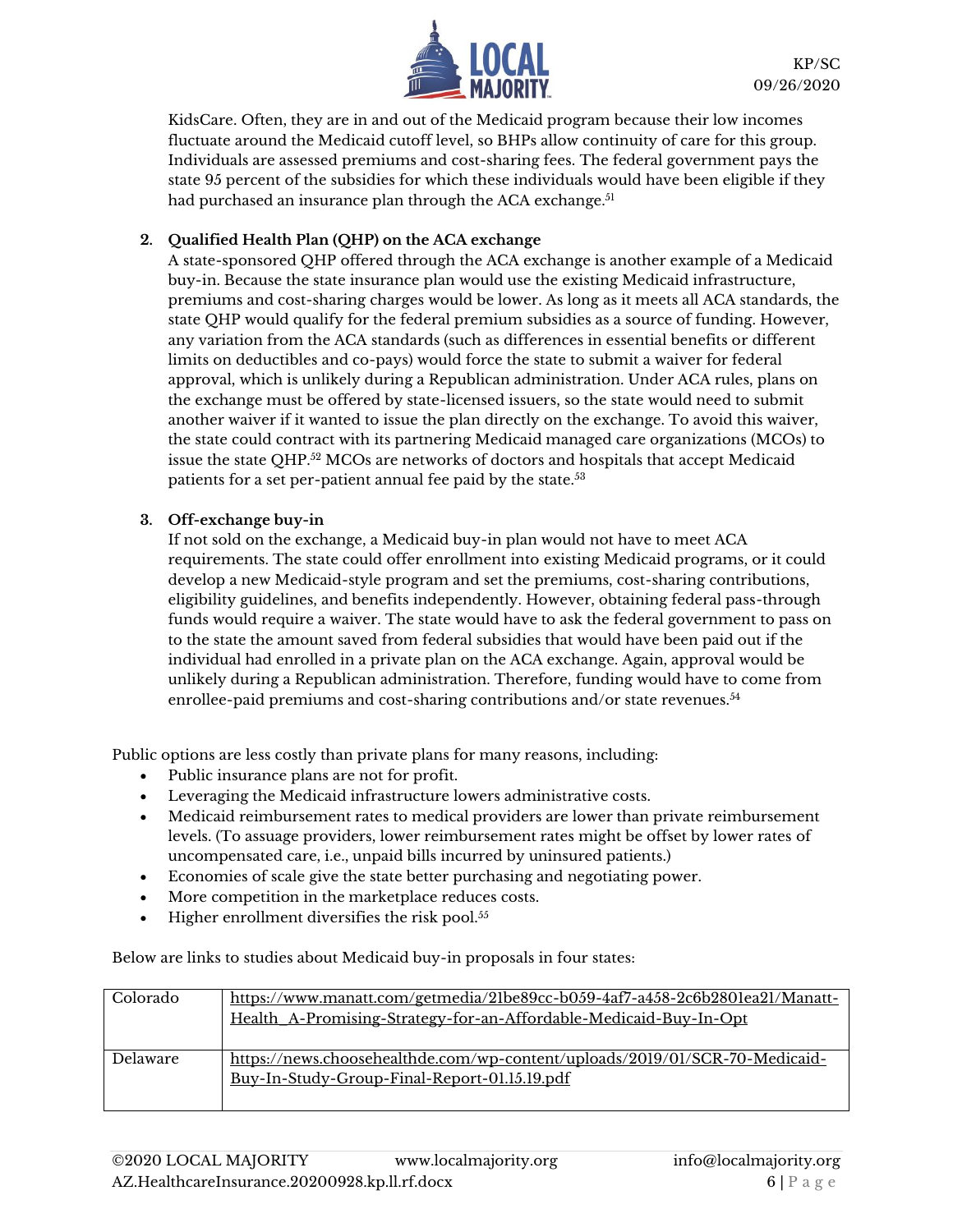

| Massachusetts | https://www.mahealthconnector.org/wp-content/uploads/Medicaid-Buy-in-Study-<br>10-22-2018.pdf                    |
|---------------|------------------------------------------------------------------------------------------------------------------|
| New Mexico    | https://www.manatt.com/Manatt/media/Documents/Articles/Evaluating-Medicaid-<br>Buy-in-Options-for-New-Mexico.pdf |

### **Junk Plans: No Consumer Protections**

The Trump administration has been touting short-term, limited-duration plans (STLDs), otherwise known as "junk plans." Junk plans are lower-cost, high-deductible insurance policies that don't provide the essential benefits or the consumer protections required by the ACA. Originally, enrollment in a short-term plan was limited to three months. It was intended as a stopgap measure to provide catastrophic coverage during transition periods, such as being between jobs. In 2018 the Trump administration adopted new rules allowing enrollment in STLDs for up to three years.<sup>56</sup> Republican legislators in Arizona codified the Trump rules into state law in 2019 by passing SB 1109.<sup>57</sup>

Cheap plans are attractive to healthy people who do not want to pay for insurance that they are likely not to use. However, if the enrollee does need medical care, these short-term plans do not provide adequate coverage and result in extremely high out-of-pocket expenses that can end in bankruptcy for the consumer. A report by the U.S. House of Representatives Committee on Energy and Commerce called STLDs "a threat to the health and financial well-being of American families."<sup>58</sup>

Junk plans do not cover pre-existing conditions, and they generally do not cover prescription drugs, maternity care, behavioral health treatment, and other essential services. Deductibles are very high. In one study, the STLDs required enrollees to pay \$10,000 to \$12,500 before the insurer started paying even a portion of the medical bills. Sometimes such policies have separate deductible amounts for ER bills. The insured person is also more likely to incur "surprise" bills from ER visits or from hospitalizations because STLDs do not use a network of providers; instead they cover amounts that the insurer deems to be "reasonable and customary." Providers then turn around and bill the patient for the balance.<sup>59</sup>

The pitfalls of short-term plans are even more dangerous during the COVID-19 pandemic, and investigations have revealed that consumers are being misled about the coverage for COVID-19 related expenses. Confusing online ads direct shoppers to junk plans, and representations made by sales agents are not supported by the plan documents. Salespeople overstate the coverage for COVID-19 testing and treatment, including the amount for an expensive hospitalization. Prescription drugs to treat symptoms and complications from the virus are not covered, and some plans do not cover preventative care, which could include a COVID-19 vaccine. If the consumer is infected with COVID-19 before the STLD plan goes into effect, even if the enrollee has not been diagnosed, expenses for testing and treatment could be denied as a preexisting condition.<sup>60</sup>

Because STLDs do not comply with ACA standards, they cannot be offered on the ACA exchange. As a result, they lure healthier Americans away from the ACA program, making the ACA risk pool smaller and sicker, which increases premiums on ACA policies.<sup>61</sup>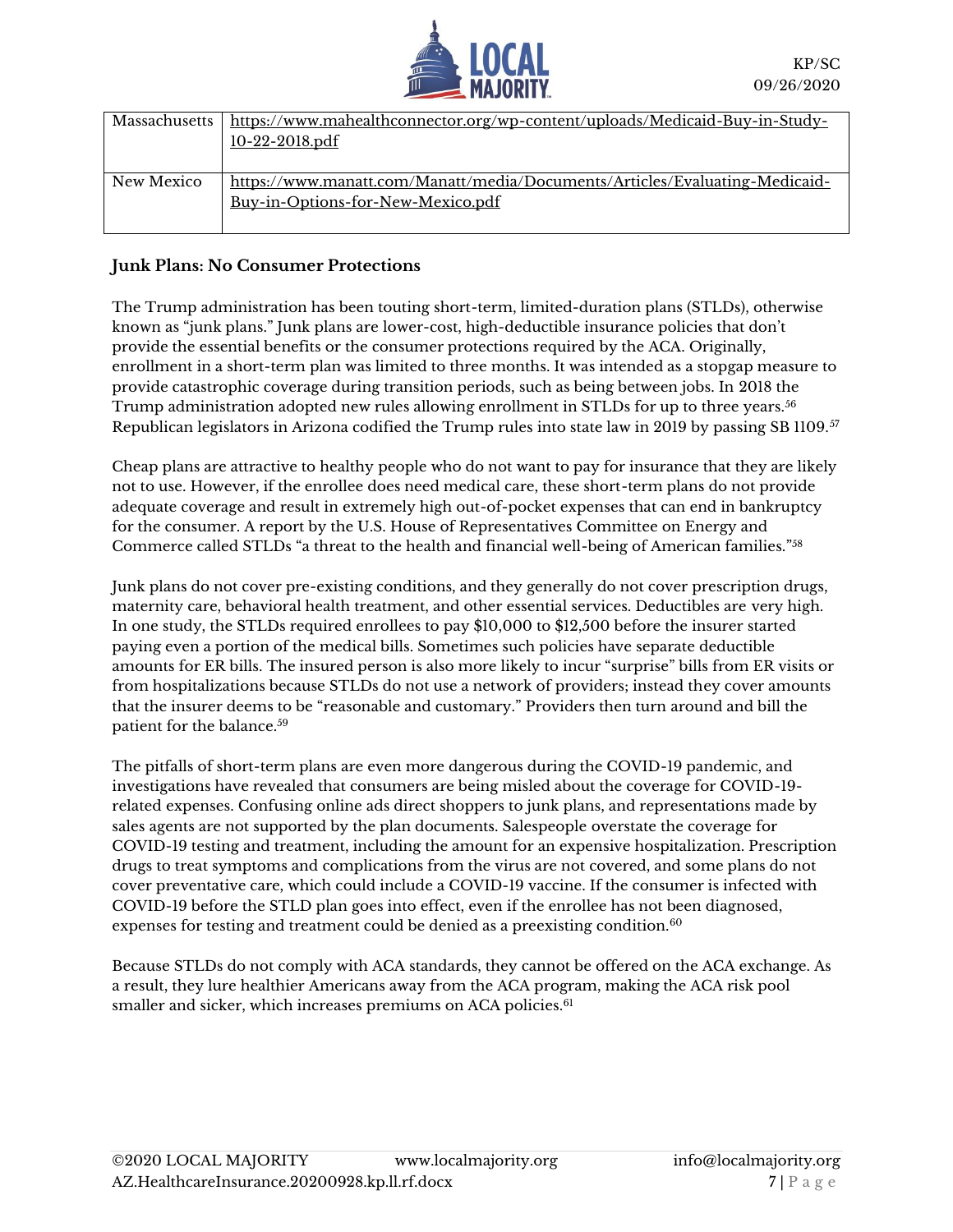

# **Reinsurance: Lower Premiums**

Basically, reinsurance is insurance for insurance companies. It helps keep premiums down by protecting insurers from insolvency if they enroll too many people with exorbitant medical costs. The ACA included a temporary reinsurance program to stabilize premiums during its initial stages (from 2014 to 2016). The purpose was to dissuade insurers from setting high premiums as a cushion against the unknown impact of enrolling people with preexisting conditions.<sup>62</sup> All insurers in the ACA exchange paid into a reinsurance fund administered by Health and Human Services (HHS). HHS then paid out to participating insurers when they incurred claims that exceeded a certain amount, up to a maximum.<sup>63</sup> Since that program ended in 2016, fourteen states have created their own reinsurance programs (twelve already in place, two more effective as of 2021). 64

In spring 2020, two proposed state bills would have authorized the Arizona Department of Insurance to conduct a financial analysis of the potential effects of reinsurance in Arizona.<sup>65</sup> The Democraticsponsored bill (HB 2425) was assigned to the House Rules Committee but did not get a committee vote.<sup>66</sup> The Republican-sponsored bill (SB 1213) was passed by the Senate but stalled after that.<sup>67</sup>

In the most common state model, the insurer is responsible for every claim up to a threshold level. If a claim exceeds the threshold, reinsurance pays a portion of the amount between the threshold level and a ceiling level. If the total claim exceeds the ceiling level, the insurer is responsible for the amount beyond the ceiling. The less common model is based on medical diagnoses. Reinsurance pays a portion of claims for the treatment of certain high-cost medical conditions.<sup>68</sup>

To finance their reinsurance programs, some states have adopted individual mandate laws with revenue-generating state-tax penalties for noncompliance. Other states use general fund revenues. However, most states use ACA waivers to obtain federal pass-through funds. Because reinsurance covers a portion of patient medical bills, the insurer does not have to pay out as much. As a result, the insurer has lower costs, which means that the insurer can charge lower premiums. Lower premiums mean lower federal ACA premium subsidies. Rather than keep the savings, the waiver asks the federal government to pass that subsidy differential on to the state for its reinsurance program. $^{69}$  Regardless of the funding source, reinsurance has helped to keep premiums in check in those states.<sup>70</sup> Lower premiums attract more consumers, and the combination of lower premiums and higher enrollment makes for a more stable healthcare insurance market.<sup>71</sup>

# **Republican Restrictions on Access to Healthcare**

# **Medicaid**

Arizona became the last state in the union to provide healthcare for the poorest of citizens when it implemented its Medicaid program in 1982. In 2013 Arizona joined 37 other states and D.C. to expand Medicare eligibility requirements under the ACA to provide healthcare for more of its lowincome residents.<sup>72</sup> Under the ACA the federal government covered 100 percent of the costs of the expanded Medicaid population for the first three years, and 90 percent thereafter.<sup>73</sup> Nevertheless, Republican lawmakers have been fighting to curtail the Medicaid program ever since. The following is a brief chronology of some of those efforts:

• **2010 Federal lawsuit opposing Medicaid expansion:** Under the Affordable Care Act enacted in 2010, if a state did not expand Medicaid eligibility to include anyone with incomes below 138 percent of the federal poverty level, it would lose all its federal Medicaid funds.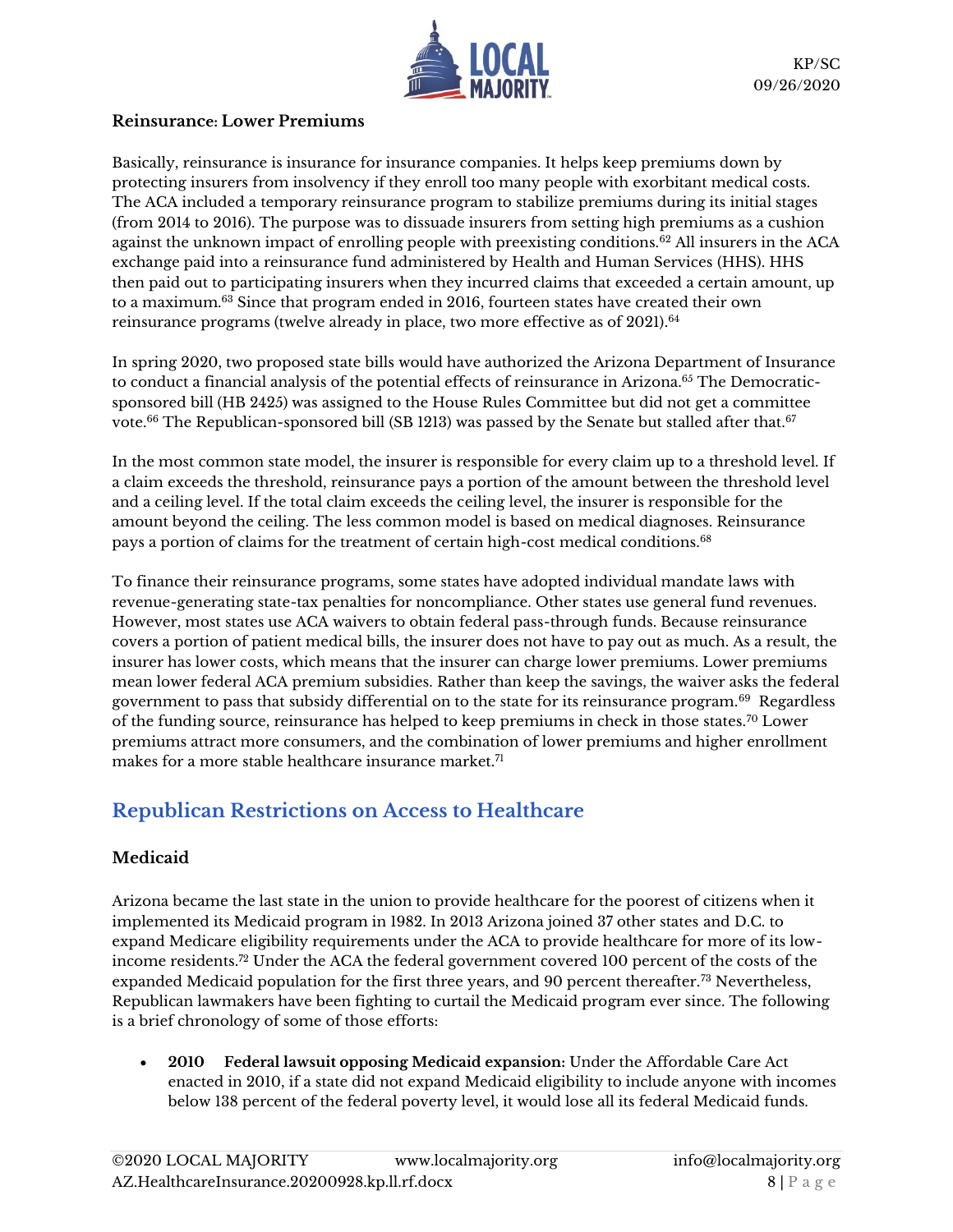

Arizona joined a federal lawsuit filed in March 2010 challenging the constitutionality of the law. In June 2012, the U.S. Supreme Court decided that the expansion of the program was permissible, but the denial of all Medicaid funding was unconstitutionally coercive. Therefore, Medicaid expansion had to be conducted on a voluntary basis.<sup>74</sup>

- **2013 Most Republicans voted against expansion:** In what was considered a surprising turn of events, Republican Governor Jan Brewer aggressively pushed for the expansion of Medicaid in Arizona. Opposition came only from Republican legislators. The law passed in July 2013 by a vote of 18 (13D, 5R) to 11 (all R) in the state Senate and a vote of 33 (24D, 9R) to 27 (all R) in the state House.<sup>75</sup>
- **2014 State lawsuit opposing expansion:** Thirty-six of the Arizona Republican lawmakers who voted against Medicaid expansion filed a lawsuit to declare illegal the assessment on hospitals to fund the state's portion of the expansion. They claimed that the assessment was really a tax, which requires approval of two-thirds of the legislature instead of a simple majority vote. They lost.<sup>76</sup>
- **2015 Medicaid waiver for work requirements:** The Republican legislature passed SB 1092 requiring the state to submit annual waivers to the federal government asking for more restrictive Medicaid eligibility requirements. The objective was to make Medicaid temporary for able-bodied adults despite their poverty, while maintaining long-term benefits only for children and the disabled. The new Republican Governor, Doug Ducey, submitted a waiver proposal with a work requirement, a five-year lifetime limit on benefits, and co-pays for able-bodied adults.<sup>77</sup>
- **2016 Obama rejected waiver:** The Obama administration rejected most of Ducey's proposal, including the work requirement, but approved requirements for small contributions to health savings accounts and voluntary participation in job search programs in order to retain eligibility. 78
- **2019 Trump approved waiver:** The Trump administration approved Ducey's waiver request that able-bodied adults between the ages of 19 and 49 be required to work or participate in job training or school at least 80 hours a month and regularly report compliance to the state in order to receive Medicaid benefits. These requirements ignore the obstacles faced by most low-income people—limited skills and education, jobs that pay less than their childcare costs, problems navigating the bureaucracy, lack of transportation, etc. However, Arizona has postponed the implementation of this policy pending the outcome of litigation involving challenges to similar work requirements in other states. The Trump administration rejected Arizona's proposed five-year limit on benefits.<sup>79</sup>

# **KidsCare**

- **2010 Enrollment freeze:** The legislature froze enrollment in KidsCare, the state program funded by the federal Children's Health Insurance Program (CHIP) covering children in families with incomes less than 205 percent of the FPL.
- **2014 Program dismantled:** The legislature discontinued KidsCare, making Arizona the only state without a CHIP program for two years, until it was re-established in 2016.80
- **2017 Trigger for new freeze:** The legislature adopted language to trigger an immediate enrollment freeze in KidsCare if the federal contribution fell below 100 percent.<sup>81</sup>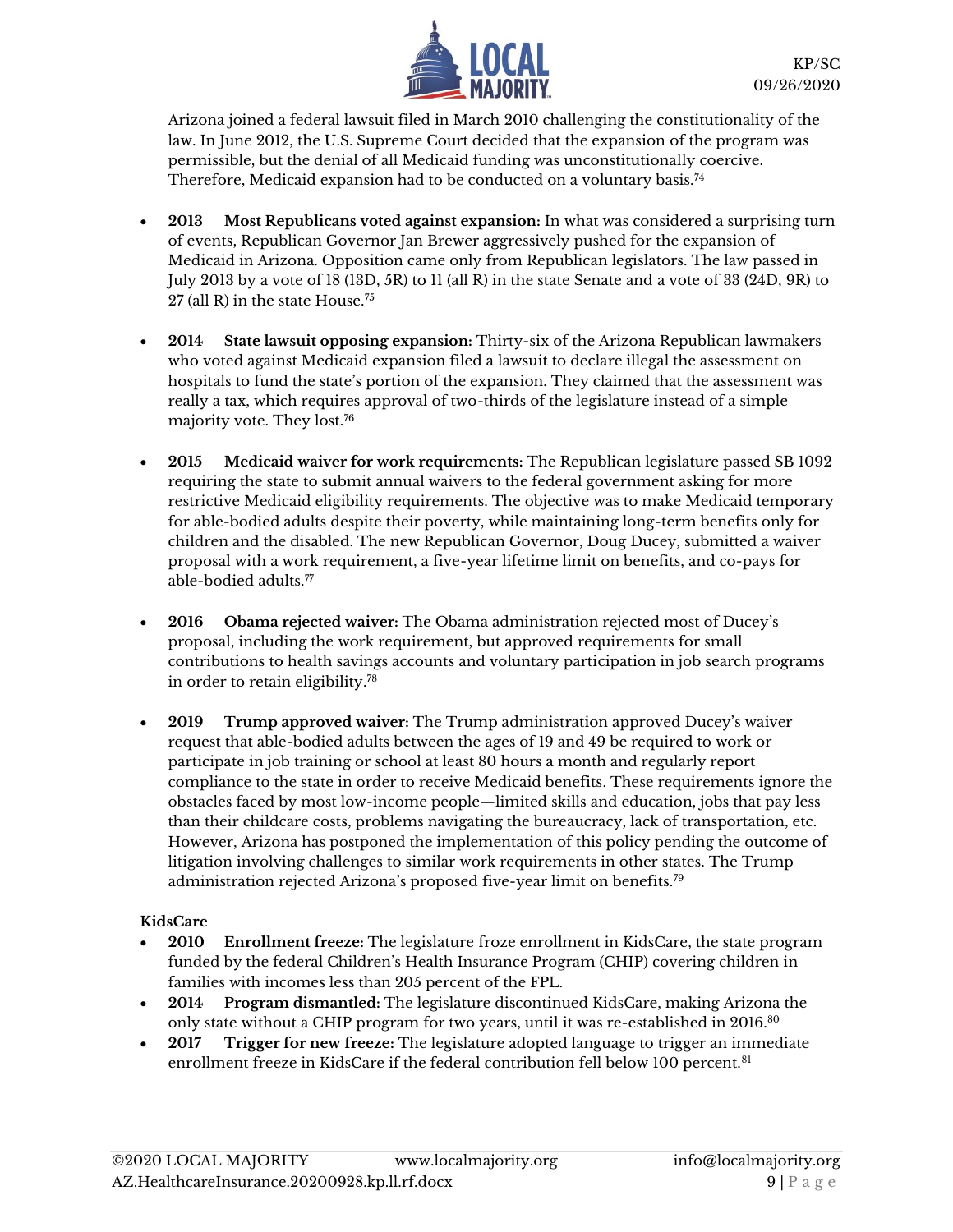

• **2019 Discretionary freeze:** The legislature removed the "trigger" language and instead gave the AHCCCS director the authority to freeze enrollment if federal and state appropriations are insufficient.<sup>82</sup>

# **ACA Exchange**

In Arizona the highest enrollment and the highest number of participating insurers in the ACA occurred in 2015 (one year after the establishment of the program).<sup>83</sup> Declines since then can be attributed in large part to Republican efforts to undermine the program. Despite these obstacles, the ACA has proven resilient, and the number of insurers in Arizona has been rising.<sup>84</sup> Below is a chronology of just a few of the Republican attacks on the ACA.

- **2010 Federal lawsuit to overturn the ACA:** Enacted in March 2010, the ACA contained an individual mandate—a requirement that every person be enrolled in a health insurance plan or incur a tax penalty.<sup>85</sup> The purpose was to widen the risk pool to keep insurers' costs manageable. When everyone pays for insurance, the contribution from healthy people who incur fewer costs for medical services offsets the higher costs incurred by sicker people. That balance allows insurers to keep premiums lower for all.<sup>86</sup> Very shortly after the ACA was adopted, Arizona joined a federal lawsuit (*NFIB v. Sebelius*) to overturn the ACA, including the individual mandate. In 2012 the U.S. Supreme Court deemed the individual mandate to be constitutional.<sup>87</sup>
- **2014 ACA risk-management feature eliminated:** The ACA prevents insurers from rejecting or overcharging people with pre-existing health conditions and provides premium subsidies for low- and middle-income enrollees. To address these costs, the ACA included regulatory measures—risk corridors, risk adjustment, and reinsurance. Those features were meant to act in concert to stabilize the market and keep premiums down by re-distributing the costs of higher-risk, sicker people more equitably among insurers. In particular, use of risk corridors was a method for transferring funds from insurers who had lower-thanexpected claims to insurers who experienced higher-than-expected claims.<sup>88</sup> In 2014 Republican Senator Marco Rubio included in a congressional spending bill a provision that severely curtailed the risk corridor mechanism. Insurers received only 13 percent of what they were expecting from the government, causing many to fail. 89
- **2015 No AZ state exchange:** Republican lawmakers passed HB 2643 prohibiting the state from establishing an ACA insurance exchange in Arizona. A pending federal lawsuit at that time (*King v. Burwell*) sought a decision that ACA subsidies were valid only for plans offered by state-operated exchanges. The U.S. Supreme Court later that year decided that subsidies were valid in all states, including states like Arizona that use the federal Healthcare.Gov exchange.<sup>90</sup>
- **2017 McSally votes to repeal ACA:** A vote to repeal the ACA passed in the Republicancontrolled U.S. House of Representatives but failed in the U.S. Senate. Republican Martha McSally and Democrat Kyrsten Sinema were members of the House representing Arizona at that time. McSally voted to repeal the ACA; Sinema voted to retain it.<sup>91</sup>
- **2017 Individual-mandate tax penalty repealed:** Congressional Republicans repealed the tax penalty for the individual mandate, effective as of 2019. The mandate still stands, but without the penalty, healthy individuals have less incentive to pay for insurance they don't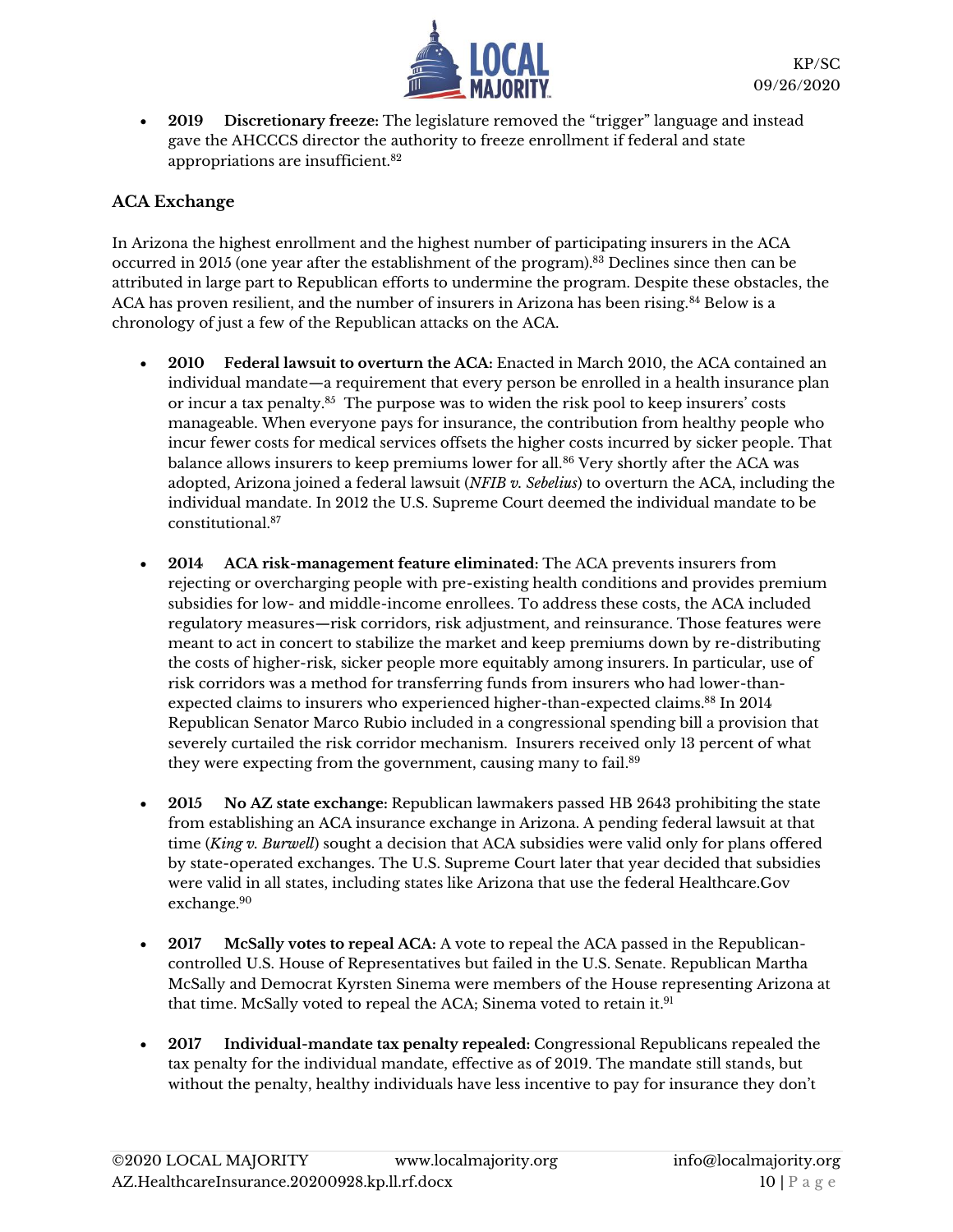

expect to need. Without those healthy enrollees, the risk level of the remaining enrollee pool is higher, which drives up premiums.<sup>92</sup>

- **2017 Enrollment sabotage:** The Trump administration instituted policy changes to sabotage ACA enrollment—shrinking the enrollment period on the federal exchange from three months to six weeks, cutting by 90 percent the community outreach funding to advertise the program, and reducing by 40 percent the funding for navigators who assist people during the enrollment process.<sup>93</sup> Lower enrollment restricts the risk pool and drives up premiums.
- **2018 Junk plans:** The Trump administration expanded the availability of short-term "skimpy" health insurance plans—lower-cost, high-deductible insurance policies that don't provide the essential benefits required by the ACA. Such plans attract healthy people away from the ACA exchange, resulting in higher premiums for ACA plans.<sup>94</sup> In 2019 Democrats forced a Senate floor vote on a resolution opposing Trump's policy. The two U.S. Senators from Arizona were split on the issue. Republican Senator McSally voted to support the proliferation of Trump's junk plans, while Democratic Senator Sinema voted to curtail them.<sup>95</sup> In 2019 Republican lawmakers in Arizona passed SB 1109, which aligned Arizona's rules on short-term insurance plans with those of the Trump administration.<sup>96</sup>
- **2018 Second Supreme Court challenge to overturn ACA:** Arizona joined 17 other states and the Trump administration in a federal lawsuit (*California v. Texas*) aimed at ending the ACA entirely. The U.S. Supreme Court will hear oral arguments on November 10, 2020. In the 2010 lawsuit *NFIB v. Sebelius* the U.S. Supreme Court declared the individual mandate constitutional based on the federal government's power to tax. In *California v. Texas,* the plaintiffs argue that the individual mandate is no longer constitutional because the tax penalty was eliminated in 2017. Since the mandate no longer generates tax revenue, it cannot be justified as an exercise of the federal government's constitutional power to tax. The plaintiffs also argue that the individual mandate provisions cannot be severed from the rest of the ACA so the entire law must be invalidated, including the protections for people with pre-existing conditions. If so, more than 23 million Americans will lose their healthcare. 97
- **2020 Meaningless protections for preexisting conditions:** State-level bills sponsored by Republicans purporting to protect people with pre-existing conditions are charades. Arizona Republicans are part of the lawsuit trying to dismantle the ACA, which not only prevents insurers from rejecting people with preexisting conditions, but also prohibits them from charging exorbitant premiums for that vulnerable group. The new Arizona state law sponsored by Republicans (SB 1397) prevents insurers from excluding people with preexisting conditions but does nothing to limit the price of their premiums. <sup>98</sup> Republicans would not even allow a floor discussion of the competing Democratic proposal, which would have prevented insurers from basing premiums on a person's health status.<sup>99</sup>
- **2020 No Republican replacement for ACA:** For years Republicans have promised to replace the ACA, but they have failed to deliver a comprehensive healthcare plan of their own.100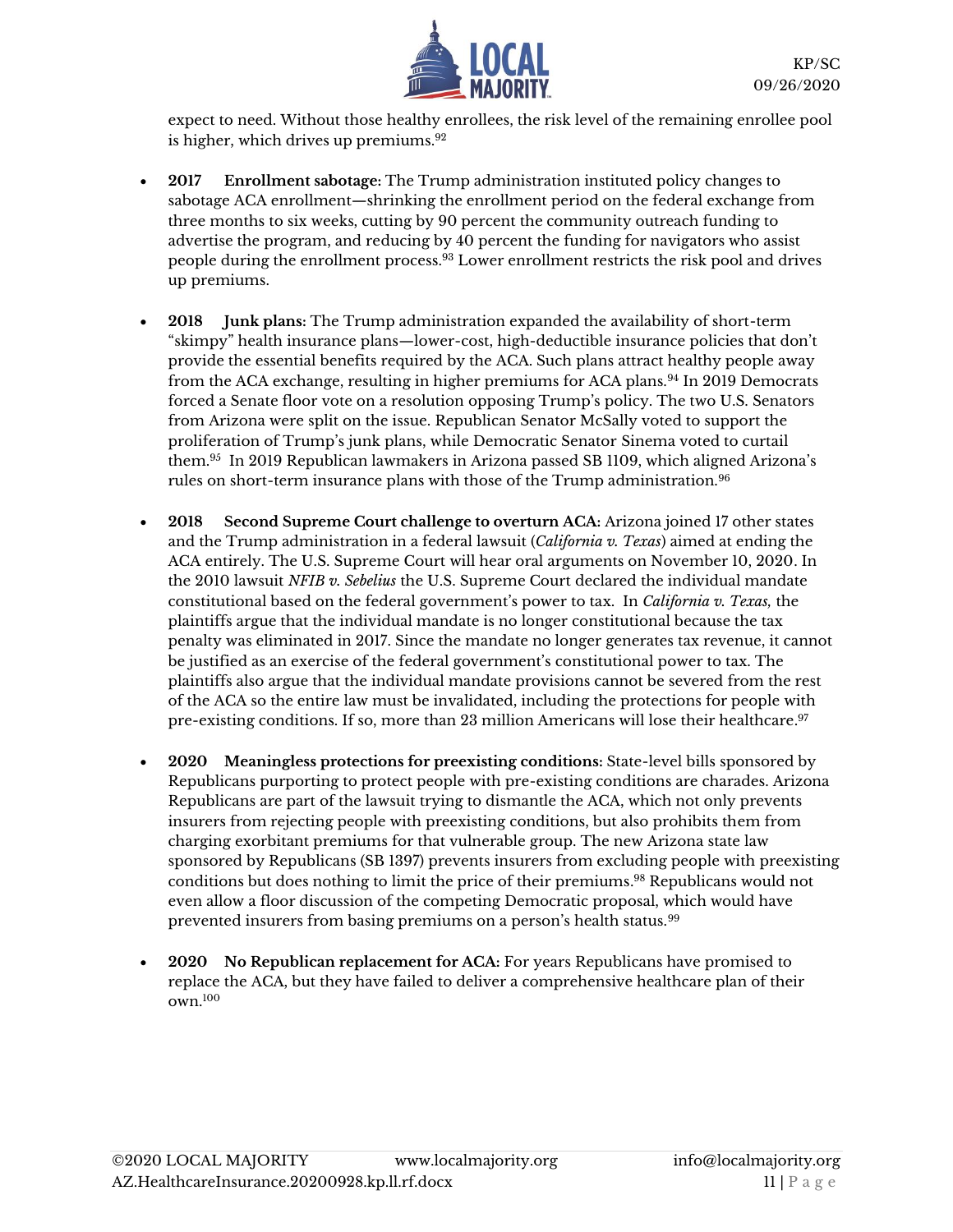

### **Medicare**

Access to healthcare for older Americans is at risk due to demographic changes and potential Republican tax cuts. Medicare is primarily funded by payroll taxes. While Americans are living longer,<sup>101</sup> birth rates in the U.S. have been declining since the 1960s.<sup>102</sup> More people are enrolling in the program, while fewer working-age people are paying into the Medicare fund.<sup>103</sup> That means higher costs, less money. Yet the Republican president has promised to cut payroll taxes.

Projections indicate that the number of people on Medicare will rise from 54 million in 2014 to 93 million in 2050, while the ratio of workers to Medicare recipients will fall from 3.2 to 2.3.<sup>104</sup> In Arizona the number of residents age 65 and up is expected to almost triple—from about 880,000 in 2010 to 2.4 million in 2050. Forecasters predict that by 2025 the number of people over 65 in Arizona will equal the number under age 15.<sup>105</sup>

In August, as an attempt to stimulate the economy during the pandemic, President Trump signed an executive order temporarily deferring the payment of some payroll taxes. About 30 major industry groups, including the U.S. Chamber of Commerce, stated that businesses most likely will not implement the deferral plan because it is not practicable.<sup>106</sup> However, Trump's action may be a harbinger of things to come. In fact, while signing the executive order, he promised to pursue *permanent* cuts in payroll taxes if re-elected. Medicare funding is already precarious.<sup>107</sup> Reducing or eliminating payroll taxes would endanger the viability of the program, thus directly endangering the lives of the millions of senior citizens living in Arizona.

# **Conclusion**

Too many people in Arizona are uninsured. Without an employer-sponsored plan or a governmentsubsidized program, the majority of people cannot afford healthcare insurance. Congressional Democrats have made healthcare a top priority and have passed legislation to expand healthcare to millions of Americans. Conversely, Congressional Republicans have repeatedly promised an alternative comprehensive health insurance plan that has never materialized. Arizona Democrats have proposed state legislation to create a public option and explore programs that could reduce premiums. In contrast, Arizona Republicans have focused their efforts on overturning the ACA, restricting Medicaid eligibility, freezing or eliminating KidsCare, and promoting junk plans that leave consumers unprotected and vulnerable to financial ruin. Most egregious of all, Republican policies restrict access to healthcare at a time when it is most needed—during a global pandemic.

# **Source Notes**

### **Current Status of Healthcare**

<sup>1</sup> <https://2020scorecard.commonwealthfund.org/state/arizona>

<sup>2</sup> [https://www.azcentral.com/story/news/local/arizona-health/2019/09/16/census-arizona-had-statistically](https://www.azcentral.com/story/news/local/arizona-health/2019/09/16/census-arizona-had-statistically-significant-jump-uninsured-2018/2280850001/)[significant-jump-uninsured-2018/2280850001/](https://www.azcentral.com/story/news/local/arizona-health/2019/09/16/census-arizona-had-statistically-significant-jump-uninsured-2018/2280850001/)

<sup>3</sup> <https://ccf.georgetown.edu/wp-content/uploads/2019/10/Uninsured-Kids-Report.pdf> (p. 8, 11)

[https://tucson.com/news/local/arizona-now-has-nations-third-highest-percentage-of-uninsured](https://tucson.com/news/local/arizona-now-has-nations-third-highest-percentage-of-uninsured-children/article_15dfe324-c657-50ab-8a39-24a0cbdceb4b.html#:~:text=That%20knocked%20Arizona%20up%20three,9.4%25%2C%20the%20study%20finds.)[children/article\\_15dfe324-c657-50ab-8a39-](https://tucson.com/news/local/arizona-now-has-nations-third-highest-percentage-of-uninsured-children/article_15dfe324-c657-50ab-8a39-24a0cbdceb4b.html#:~:text=That%20knocked%20Arizona%20up%20three,9.4%25%2C%20the%20study%20finds.)

[24a0cbdceb4b.html#:~:text=That%20knocked%20Arizona%20up%20three,9.4%25%2C%20the%20study%20finds.](https://tucson.com/news/local/arizona-now-has-nations-third-highest-percentage-of-uninsured-children/article_15dfe324-c657-50ab-8a39-24a0cbdceb4b.html#:~:text=That%20knocked%20Arizona%20up%20three,9.4%25%2C%20the%20study%20finds.)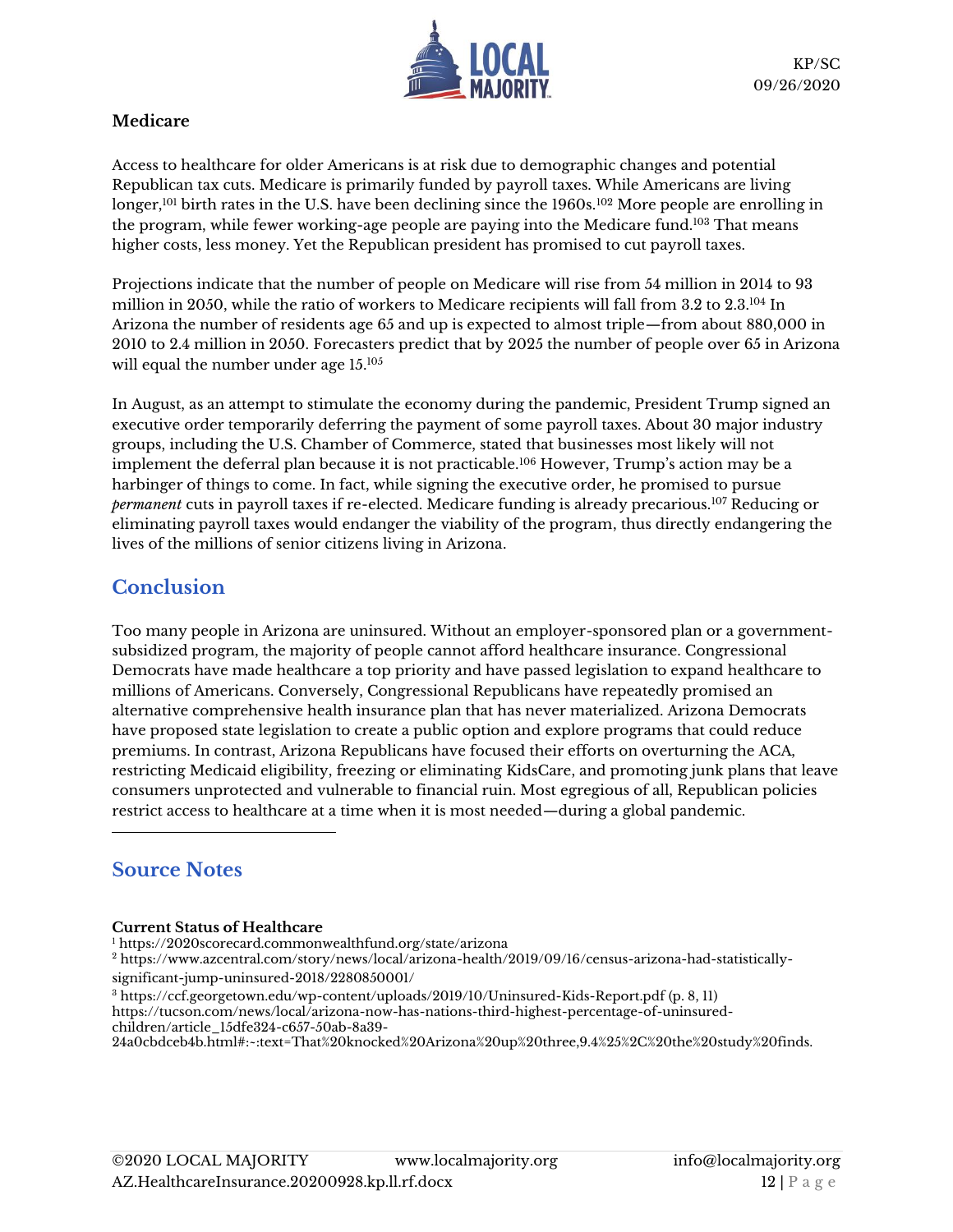

### **Before the COVID-19 Pandemic**

<sup>4</sup> [https://www.kff.org/other/state-indicator/total-](https://www.kff.org/other/state-indicator/total-population/?currentTimeframe=0&selectedRows=%7B%22states%22:%7B%22arizona%22:%7B%7D%7D%7D&sortModel=%7B%22colId%22:%22Location%22,%22sort%22:%22asc%22%7D)

[population/?currentTimeframe=0&selectedRows=%7B%22states%22:%7B%22arizona%22:%7B%7D%7D%7D&sortMode](https://www.kff.org/other/state-indicator/total-population/?currentTimeframe=0&selectedRows=%7B%22states%22:%7B%22arizona%22:%7B%7D%7D%7D&sortModel=%7B%22colId%22:%22Location%22,%22sort%22:%22asc%22%7D) [l=%7B%22colId%22:%22Location%22,%22sort%22:%22asc%22%7D](https://www.kff.org/other/state-indicator/total-population/?currentTimeframe=0&selectedRows=%7B%22states%22:%7B%22arizona%22:%7B%7D%7D%7D&sortModel=%7B%22colId%22:%22Location%22,%22sort%22:%22asc%22%7D)

<sup>5</sup> [https://en.wikipedia.org/wiki/Public\\_health\\_insurance\\_option](https://en.wikipedia.org/wiki/Public_health_insurance_option)

### **Uninsured**

<sup>6</sup> [https://ballotpedia.org/Effect\\_of\\_the\\_Affordable\\_Care\\_Act\\_in\\_Arizona](https://ballotpedia.org/Effect_of_the_Affordable_Care_Act_in_Arizona)

<sup>7</sup> [https://www.azcentral.com/story/news/local/arizona-health/2019/09/16/census-arizona-had-statistically](https://www.azcentral.com/story/news/local/arizona-health/2019/09/16/census-arizona-had-statistically-significant-jump-uninsured-2018/2280850001/)[significant-jump-uninsured-2018/2280850001/](https://www.azcentral.com/story/news/local/arizona-health/2019/09/16/census-arizona-had-statistically-significant-jump-uninsured-2018/2280850001/)

<sup>8</sup> [https://tucson.com/news/local/arizona-now-has-nations-third-highest-percentage-of-uninsured](https://tucson.com/news/local/arizona-now-has-nations-third-highest-percentage-of-uninsured-children/article_15dfe324-c657-50ab-8a39-24a0cbdceb4b.html#:~:text=That%20knocked%20Arizona%20up%20three,9.4%25%2C%20the%20study%20finds.)[children/article\\_15dfe324-c657-50ab-8a39-](https://tucson.com/news/local/arizona-now-has-nations-third-highest-percentage-of-uninsured-children/article_15dfe324-c657-50ab-8a39-24a0cbdceb4b.html#:~:text=That%20knocked%20Arizona%20up%20three,9.4%25%2C%20the%20study%20finds.)

[24a0cbdceb4b.html#:~:text=That%20knocked%20Arizona%20up%20three,9.4%25%2C%20the%20study%20finds.](https://tucson.com/news/local/arizona-now-has-nations-third-highest-percentage-of-uninsured-children/article_15dfe324-c657-50ab-8a39-24a0cbdceb4b.html#:~:text=That%20knocked%20Arizona%20up%20three,9.4%25%2C%20the%20study%20finds.)

<sup>9</sup> <https://ccf.georgetown.edu/wp-content/uploads/2019/10/Uninsured-Kids-Report.pdf>(p. 8, 11)

<sup>10</sup> <https://www.azdhs.gov/documents/operations/managing-excellence/2019-state-health-assessment.pdf> (p. 94)

#### **Medicare**

<sup>11</sup> [https://www.kff.org/medicare/state-indicator/total-medicare-](https://www.kff.org/medicare/state-indicator/total-medicare-beneficiaries/?currentTimeframe=0&selectedDistributions=total&selectedRows=%7B%22states%22:%7B%22arizona%22:%7B%7D%7D%7D&sortModel=%7B%22colId%22:%22Location%22,%22sort%22:%22asc%22%7D)

[beneficiaries/?currentTimeframe=0&selectedDistributions=total&selectedRows=%7B%22states%22:%7B%22arizona%](https://www.kff.org/medicare/state-indicator/total-medicare-beneficiaries/?currentTimeframe=0&selectedDistributions=total&selectedRows=%7B%22states%22:%7B%22arizona%22:%7B%7D%7D%7D&sortModel=%7B%22colId%22:%22Location%22,%22sort%22:%22asc%22%7D) [22:%7B%7D%7D%7D&sortModel=%7B%22colId%22:%22Location%22,%22sort%22:%22asc%22%7D](https://www.kff.org/medicare/state-indicator/total-medicare-beneficiaries/?currentTimeframe=0&selectedDistributions=total&selectedRows=%7B%22states%22:%7B%22arizona%22:%7B%7D%7D%7D&sortModel=%7B%22colId%22:%22Location%22,%22sort%22:%22asc%22%7D)

<sup>12</sup> [https://www.azdhs.gov/documents/prevention/tobacco-chronic-disease/healthy-aging/reports-statistics/az](https://www.azdhs.gov/documents/prevention/tobacco-chronic-disease/healthy-aging/reports-statistics/az-healthy-aging-plan-2014-2018.pdf)[healthy-aging-plan-2014-2018.pdf](https://www.azdhs.gov/documents/prevention/tobacco-chronic-disease/healthy-aging/reports-statistics/az-healthy-aging-plan-2014-2018.pdf) (p. 8)

#### **Medicaid**

<sup>13</sup> [https://www.kff.org/health-reform/state-indicator/medicaid-income-eligibility-limits-for-adults-as-a-percent](https://www.kff.org/health-reform/state-indicator/medicaid-income-eligibility-limits-for-adults-as-a-percent-of-the-federal-poverty-level/?currentTimeframe=0&selectedRows=%7B%22states%22:%7B%22arizona%22:%7B%7D%7D%7D&sortModel=%7B%22colId%22:%22Location%22,%22sort%22:%22asc%22%7D)[of-the-federal-poverty-](https://www.kff.org/health-reform/state-indicator/medicaid-income-eligibility-limits-for-adults-as-a-percent-of-the-federal-poverty-level/?currentTimeframe=0&selectedRows=%7B%22states%22:%7B%22arizona%22:%7B%7D%7D%7D&sortModel=%7B%22colId%22:%22Location%22,%22sort%22:%22asc%22%7D)

[level/?currentTimeframe=0&selectedRows=%7B%22states%22:%7B%22arizona%22:%7B%7D%7D%7D&sortModel=%7B](https://www.kff.org/health-reform/state-indicator/medicaid-income-eligibility-limits-for-adults-as-a-percent-of-the-federal-poverty-level/?currentTimeframe=0&selectedRows=%7B%22states%22:%7B%22arizona%22:%7B%7D%7D%7D&sortModel=%7B%22colId%22:%22Location%22,%22sort%22:%22asc%22%7D) [%22colId%22:%22Location%22,%22sort%22:%22asc%22%7D](https://www.kff.org/health-reform/state-indicator/medicaid-income-eligibility-limits-for-adults-as-a-percent-of-the-federal-poverty-level/?currentTimeframe=0&selectedRows=%7B%22states%22:%7B%22arizona%22:%7B%7D%7D%7D&sortModel=%7B%22colId%22:%22Location%22,%22sort%22:%22asc%22%7D)

<sup>14</sup> [https://www.kff.org/medicaid/state-indicator/medicaidchip-upper-income-eligibility-limits-for](https://www.kff.org/medicaid/state-indicator/medicaidchip-upper-income-eligibility-limits-for-children/?currentTimeframe=0&selectedDistributions=january-2020&selectedRows=%7B%22states%22:%7B%22arizona%22:%7B%7D%7D%7D&sortModel=%7B%22colId%22:%22Location%22,%22sort%22:%22asc%22%7D)[children/?currentTimeframe=0&selectedDistributions=january-](https://www.kff.org/medicaid/state-indicator/medicaidchip-upper-income-eligibility-limits-for-children/?currentTimeframe=0&selectedDistributions=january-2020&selectedRows=%7B%22states%22:%7B%22arizona%22:%7B%7D%7D%7D&sortModel=%7B%22colId%22:%22Location%22,%22sort%22:%22asc%22%7D)

[2020&selectedRows=%7B%22states%22:%7B%22arizona%22:%7B%7D%7D%7D&sortModel=%7B%22colId%22:%22Locati](https://www.kff.org/medicaid/state-indicator/medicaidchip-upper-income-eligibility-limits-for-children/?currentTimeframe=0&selectedDistributions=january-2020&selectedRows=%7B%22states%22:%7B%22arizona%22:%7B%7D%7D%7D&sortModel=%7B%22colId%22:%22Location%22,%22sort%22:%22asc%22%7D) [on%22,%22sort%22:%22asc%22%7D](https://www.kff.org/medicaid/state-indicator/medicaidchip-upper-income-eligibility-limits-for-children/?currentTimeframe=0&selectedDistributions=january-2020&selectedRows=%7B%22states%22:%7B%22arizona%22:%7B%7D%7D%7D&sortModel=%7B%22colId%22:%22Location%22,%22sort%22:%22asc%22%7D)

<sup>15</sup> [https://www.kff.org/health-reform/state-indicator/total-monthly-medicaid-and-chip-](https://www.kff.org/health-reform/state-indicator/total-monthly-medicaid-and-chip-enrollment/?currentTimeframe=17&selectedRows=%7B%22states%22:%7B%22arizona%22:%7B%7D%7D%7D&sortModel=%7B%22colId%22:%22Location%22,%22sort%22:%22asc%22%7D)

[enrollment/?currentTimeframe=17&selectedRows=%7B%22states%22:%7B%22arizona%22:%7B%7D%7D%7D&sortMod](https://www.kff.org/health-reform/state-indicator/total-monthly-medicaid-and-chip-enrollment/?currentTimeframe=17&selectedRows=%7B%22states%22:%7B%22arizona%22:%7B%7D%7D%7D&sortModel=%7B%22colId%22:%22Location%22,%22sort%22:%22asc%22%7D) [el=%7B%22colId%22:%22Location%22,%22sort%22:%22asc%22%7D](https://www.kff.org/health-reform/state-indicator/total-monthly-medicaid-and-chip-enrollment/?currentTimeframe=17&selectedRows=%7B%22states%22:%7B%22arizona%22:%7B%7D%7D%7D&sortModel=%7B%22colId%22:%22Location%22,%22sort%22:%22asc%22%7D)

<sup>16</sup> [https://www.kff.org/other/state-indicator/children-0-](https://www.kff.org/other/state-indicator/children-0-18/?currentTimeframe=0&selectedDistributions=medicaid&selectedRows=%7B%22states%22:%7B%22arizona%22:%7B%7D%7D%7D&sortModel=%7B%22colId%22:%22Location%22,%22sort%22:%22asc%22%7D)

[18/?currentTimeframe=0&selectedDistributions=medicaid&selectedRows=%7B%22states%22:%7B%22arizona%22:%7](https://www.kff.org/other/state-indicator/children-0-18/?currentTimeframe=0&selectedDistributions=medicaid&selectedRows=%7B%22states%22:%7B%22arizona%22:%7B%7D%7D%7D&sortModel=%7B%22colId%22:%22Location%22,%22sort%22:%22asc%22%7D) [B%7D%7D%7D&sortModel=%7B%22colId%22:%22Location%22,%22sort%22:%22asc%22%7D](https://www.kff.org/other/state-indicator/children-0-18/?currentTimeframe=0&selectedDistributions=medicaid&selectedRows=%7B%22states%22:%7B%22arizona%22:%7B%7D%7D%7D&sortModel=%7B%22colId%22:%22Location%22,%22sort%22:%22asc%22%7D)

<sup>17</sup> [https://www.azcentral.com/story/news/local/arizona-health/2020/07/14/enrollment-arizonas-medicaid](https://www.azcentral.com/story/news/local/arizona-health/2020/07/14/enrollment-arizonas-medicaid-program-hits-record-2-million/5429518002/)[program-hits-record-2-million/5429518002/](https://www.azcentral.com/story/news/local/arizona-health/2020/07/14/enrollment-arizonas-medicaid-program-hits-record-2-million/5429518002/)

### **ACA Subsidies**

<sup>18</sup> <https://www.healthcare.gov/glossary/federal-poverty-level-fpl/>

<sup>19</sup> <https://www.kff.org/statedata/election-state-fact-sheets/arizona/>

<sup>20</sup> <https://aspe.hhs.gov/2018-poverty-guidelines>

<sup>21</sup> [https://www.azcentral.com/story/money/business/health/2019/10/10/arizona-obamacare-health-insurance](https://www.azcentral.com/story/money/business/health/2019/10/10/arizona-obamacare-health-insurance-market-aca-choice-maricopa-county/2424011001/)[market-aca-choice-maricopa-county/2424011001/](https://www.azcentral.com/story/money/business/health/2019/10/10/arizona-obamacare-health-insurance-market-aca-choice-maricopa-county/2424011001/)

### **Private Insurance**

<sup>22</sup> [https://www.verywellhealth.com/under-the-aca-what-is-a-benchmark-plan-](https://www.verywellhealth.com/under-the-aca-what-is-a-benchmark-plan-4160065#:~:text=Benchmark%20plan%20refers%20to%3A,individual%20and%20small%20group%20plans.)

[4160065#:~:text=Benchmark%20plan%20refers%20to%3A,individual%20and%20small%20group%20plans.](https://www.verywellhealth.com/under-the-aca-what-is-a-benchmark-plan-4160065#:~:text=Benchmark%20plan%20refers%20to%3A,individual%20and%20small%20group%20plans.)

<sup>23</sup> [https://www.kff.org/health-reform/state-indicator/marketplace-average-benchmark-](https://www.kff.org/health-reform/state-indicator/marketplace-average-benchmark-premiums/?currentTimeframe=0&selectedDistributions=2018--2019--2020&selectedRows=%7B%22states%22:%7B%22arizona%22:%7B%7D%7D%7D&sortModel=%7B%22colId%22:%22Location%22,%22sort%22:%22asc%22%7D)

[premiums/?currentTimeframe=0&selectedDistributions=2018--2019--](https://www.kff.org/health-reform/state-indicator/marketplace-average-benchmark-premiums/?currentTimeframe=0&selectedDistributions=2018--2019--2020&selectedRows=%7B%22states%22:%7B%22arizona%22:%7B%7D%7D%7D&sortModel=%7B%22colId%22:%22Location%22,%22sort%22:%22asc%22%7D)

[2020&selectedRows=%7B%22states%22:%7B%22arizona%22:%7B%7D%7D%7D&sortModel=%7B%22colId%22:%22Locati](https://www.kff.org/health-reform/state-indicator/marketplace-average-benchmark-premiums/?currentTimeframe=0&selectedDistributions=2018--2019--2020&selectedRows=%7B%22states%22:%7B%22arizona%22:%7B%7D%7D%7D&sortModel=%7B%22colId%22:%22Location%22,%22sort%22:%22asc%22%7D) [on%22,%22sort%22:%22asc%22%7D](https://www.kff.org/health-reform/state-indicator/marketplace-average-benchmark-premiums/?currentTimeframe=0&selectedDistributions=2018--2019--2020&selectedRows=%7B%22states%22:%7B%22arizona%22:%7B%7D%7D%7D&sortModel=%7B%22colId%22:%22Location%22,%22sort%22:%22asc%22%7D)

<sup>24</sup> [https://www.ehealthinsurance.com/resources/affordable-care-act/much-health-insurance-cost-without](https://www.ehealthinsurance.com/resources/affordable-care-act/much-health-insurance-cost-without-subsidy#:~:text=Premiums%20for%20individual%20coverage%20averaged,the%20Affordable%20Care%20Act)[subsidy#:~:text=Premiums%20for%20individual%20coverage%20averaged,the%20Affordable%20Care%20Act's%20i](https://www.ehealthinsurance.com/resources/affordable-care-act/much-health-insurance-cost-without-subsidy#:~:text=Premiums%20for%20individual%20coverage%20averaged,the%20Affordable%20Care%20Act) [nception.](https://www.ehealthinsurance.com/resources/affordable-care-act/much-health-insurance-cost-without-subsidy#:~:text=Premiums%20for%20individual%20coverage%20averaged,the%20Affordable%20Care%20Act)

<sup>25</sup>[https://www.deptofnumbers.com/income/arizona/#:~:text=Arizona%20Household%20Income,household%20inc](https://www.deptofnumbers.com/income/arizona/#:~:text=Arizona%20Household%20Income,household%20income%20is%20%242%2C691%20lower.) [ome%20is%20%242%2C691%20lower.](https://www.deptofnumbers.com/income/arizona/#:~:text=Arizona%20Household%20Income,household%20income%20is%20%242%2C691%20lower.)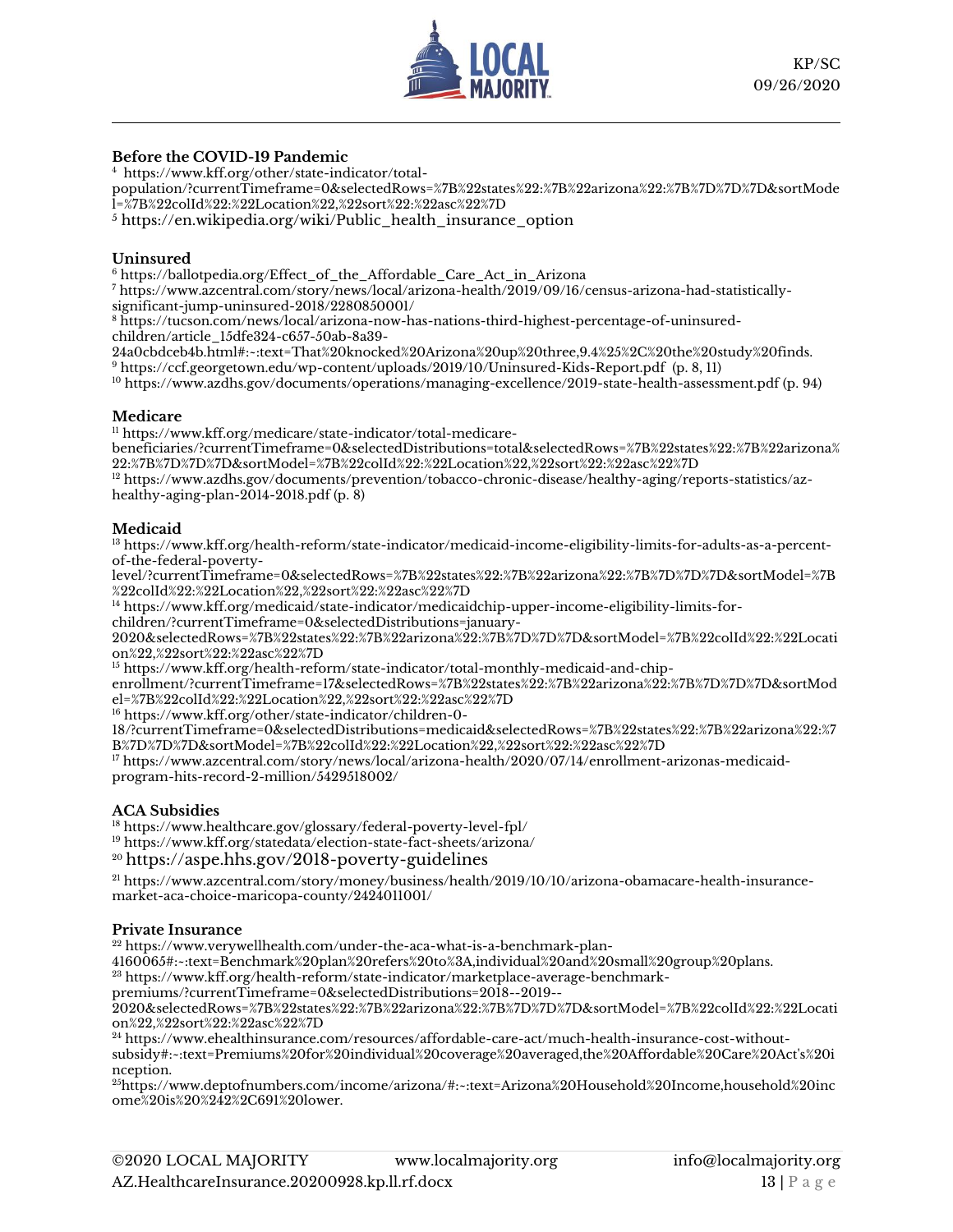

<sup>26</sup> [https://www.ehealthinsurance.com/resources/affordable-care-act/much-health-insurance-cost-without](https://www.ehealthinsurance.com/resources/affordable-care-act/much-health-insurance-cost-without-subsidy#:~:text=Premiums%20for%20individual%20coverage%20averaged,the%20Affordable%20Care%20Act)[subsidy#:~:text=Premiums%20for%20individual%20coverage%20averaged,the%20Affordable%20Care%20Act's%20i](https://www.ehealthinsurance.com/resources/affordable-care-act/much-health-insurance-cost-without-subsidy#:~:text=Premiums%20for%20individual%20coverage%20averaged,the%20Affordable%20Care%20Act) [nception.](https://www.ehealthinsurance.com/resources/affordable-care-act/much-health-insurance-cost-without-subsidy#:~:text=Premiums%20for%20individual%20coverage%20averaged,the%20Affordable%20Care%20Act)

<https://www.healthmarkets.com/content/health-insurance-cost-per-month>

<sup>27</sup> [https://www.ehealthinsurance.com/resources/affordable-care-act/much-health-insurance-cost-without](https://www.ehealthinsurance.com/resources/affordable-care-act/much-health-insurance-cost-without-subsidy#:~:text=Premiums%20for%20individual%20coverage%20averaged,the%20Affordable%20Care%20Act)[subsidy#:~:text=Premiums%20for%20individual%20coverage%20averaged,the%20Affordable%20Care%20Act's%20i](https://www.ehealthinsurance.com/resources/affordable-care-act/much-health-insurance-cost-without-subsidy#:~:text=Premiums%20for%20individual%20coverage%20averaged,the%20Affordable%20Care%20Act) [nception.](https://www.ehealthinsurance.com/resources/affordable-care-act/much-health-insurance-cost-without-subsidy#:~:text=Premiums%20for%20individual%20coverage%20averaged,the%20Affordable%20Care%20Act)

<sup>28</sup>[https://www.deptofnumbers.com/income/arizona/#:~:text=Arizona%20Household%20Income,household%20inc](https://www.deptofnumbers.com/income/arizona/#:~:text=Arizona%20Household%20Income,household%20income%20is%20%242%2C691%20lower.) [ome%20is%20%242%2C691%20lower.](https://www.deptofnumbers.com/income/arizona/#:~:text=Arizona%20Household%20Income,household%20income%20is%20%242%2C691%20lower.)

### **After the Onset of the COVID-19 Pandemic**

<sup>29</sup> <https://www.vox.com/future-perfect/2020/7/8/21311347/arizona-coronavirus-pandemic-covid-outbreak>

### **Higher Uninsured Levels**

<sup>30</sup> [https://familiesusa.org/wp-content/uploads/2020/07/COV-254\\_Coverage-Loss\\_Report\\_7-17-20.pdf](https://familiesusa.org/wp-content/uploads/2020/07/COV-254_Coverage-Loss_Report_7-17-20.pdf) (p. 3, 6, 13, 17)

<sup>31</sup> <https://www.politico.com/news/2020/03/31/trump-obamacare-coronavirus-157788>

[https://www.azcentral.com/story/news/local/arizona-health/2020/07/14/enrollment-arizonas-medicaid](https://www.azcentral.com/story/news/local/arizona-health/2020/07/14/enrollment-arizonas-medicaid-program-hits-record-2-million/5429518002/)[program-hits-record-2-million/5429518002/](https://www.azcentral.com/story/news/local/arizona-health/2020/07/14/enrollment-arizonas-medicaid-program-hits-record-2-million/5429518002/)

 $^\mathrm{32}\,$ <https://www.politico.com/news/2020/03/31/trump-obamacare-coronavirus-157788>

### **Higher Medicaid Enrollment**

<sup>33</sup> [https://www.azcentral.com/story/news/local/arizona-health/2020/07/14/enrollment-arizonas-medicaid](https://www.azcentral.com/story/news/local/arizona-health/2020/07/14/enrollment-arizonas-medicaid-program-hits-record-2-million/5429518002/)[program-hits-record-2-million/5429518002/](https://www.azcentral.com/story/news/local/arizona-health/2020/07/14/enrollment-arizonas-medicaid-program-hits-record-2-million/5429518002/)

<sup>34</sup> [https://www.kff.org/coronavirus-covid-19/issue-brief/how-much-fiscal-relief-can-states-expect-from-the](https://www.kff.org/coronavirus-covid-19/issue-brief/how-much-fiscal-relief-can-states-expect-from-the-temporary-increase-in-the-medicaid-fmap/?utm_campaign=KFF-2020-Medicaid&utm_medium=email&_hsenc=p2ANqtz--UedSZTK8oGRRSEVVILTx-DJKFNcSinQPImOyCjmXew1vLVVdmuMklBYcWu3F-tPaxkr0fMoWJowwV_2dKZ1e0PwfH7DXJnen3pg5k8R0775-6YFA&_hsmi=91816989&utm_content=91816989&utm_source=hs_email&hsCtaTracking=2cc48cb4-27fb-4dd0-8b99-665c9559d742%7Cb9ae5b97-2bc3-4c0c-983e-d5ea74eedb28)[temporary-increase-in-the-medicaid-fmap/?utm\\_campaign=KFF-2020-](https://www.kff.org/coronavirus-covid-19/issue-brief/how-much-fiscal-relief-can-states-expect-from-the-temporary-increase-in-the-medicaid-fmap/?utm_campaign=KFF-2020-Medicaid&utm_medium=email&_hsenc=p2ANqtz--UedSZTK8oGRRSEVVILTx-DJKFNcSinQPImOyCjmXew1vLVVdmuMklBYcWu3F-tPaxkr0fMoWJowwV_2dKZ1e0PwfH7DXJnen3pg5k8R0775-6YFA&_hsmi=91816989&utm_content=91816989&utm_source=hs_email&hsCtaTracking=2cc48cb4-27fb-4dd0-8b99-665c9559d742%7Cb9ae5b97-2bc3-4c0c-983e-d5ea74eedb28)

[Medicaid&utm\\_medium=email&\\_hsenc=p2ANqtz--UedSZTK8oGRRSEVVILTx-](https://www.kff.org/coronavirus-covid-19/issue-brief/how-much-fiscal-relief-can-states-expect-from-the-temporary-increase-in-the-medicaid-fmap/?utm_campaign=KFF-2020-Medicaid&utm_medium=email&_hsenc=p2ANqtz--UedSZTK8oGRRSEVVILTx-DJKFNcSinQPImOyCjmXew1vLVVdmuMklBYcWu3F-tPaxkr0fMoWJowwV_2dKZ1e0PwfH7DXJnen3pg5k8R0775-6YFA&_hsmi=91816989&utm_content=91816989&utm_source=hs_email&hsCtaTracking=2cc48cb4-27fb-4dd0-8b99-665c9559d742%7Cb9ae5b97-2bc3-4c0c-983e-d5ea74eedb28)

[DJKFNcSinQPImOyCjmXew1vLVVdmuMklBYcWu3F-](https://www.kff.org/coronavirus-covid-19/issue-brief/how-much-fiscal-relief-can-states-expect-from-the-temporary-increase-in-the-medicaid-fmap/?utm_campaign=KFF-2020-Medicaid&utm_medium=email&_hsenc=p2ANqtz--UedSZTK8oGRRSEVVILTx-DJKFNcSinQPImOyCjmXew1vLVVdmuMklBYcWu3F-tPaxkr0fMoWJowwV_2dKZ1e0PwfH7DXJnen3pg5k8R0775-6YFA&_hsmi=91816989&utm_content=91816989&utm_source=hs_email&hsCtaTracking=2cc48cb4-27fb-4dd0-8b99-665c9559d742%7Cb9ae5b97-2bc3-4c0c-983e-d5ea74eedb28)

[tPaxkr0fMoWJowwV\\_2dKZ1e0PwfH7DXJnen3pg5k8R0775-](https://www.kff.org/coronavirus-covid-19/issue-brief/how-much-fiscal-relief-can-states-expect-from-the-temporary-increase-in-the-medicaid-fmap/?utm_campaign=KFF-2020-Medicaid&utm_medium=email&_hsenc=p2ANqtz--UedSZTK8oGRRSEVVILTx-DJKFNcSinQPImOyCjmXew1vLVVdmuMklBYcWu3F-tPaxkr0fMoWJowwV_2dKZ1e0PwfH7DXJnen3pg5k8R0775-6YFA&_hsmi=91816989&utm_content=91816989&utm_source=hs_email&hsCtaTracking=2cc48cb4-27fb-4dd0-8b99-665c9559d742%7Cb9ae5b97-2bc3-4c0c-983e-d5ea74eedb28)

[6YFA&\\_hsmi=91816989&utm\\_content=91816989&utm\\_source=hs\\_email&hsCtaTracking=2cc48cb4-27fb-4dd0-](https://www.kff.org/coronavirus-covid-19/issue-brief/how-much-fiscal-relief-can-states-expect-from-the-temporary-increase-in-the-medicaid-fmap/?utm_campaign=KFF-2020-Medicaid&utm_medium=email&_hsenc=p2ANqtz--UedSZTK8oGRRSEVVILTx-DJKFNcSinQPImOyCjmXew1vLVVdmuMklBYcWu3F-tPaxkr0fMoWJowwV_2dKZ1e0PwfH7DXJnen3pg5k8R0775-6YFA&_hsmi=91816989&utm_content=91816989&utm_source=hs_email&hsCtaTracking=2cc48cb4-27fb-4dd0-8b99-665c9559d742%7Cb9ae5b97-2bc3-4c0c-983e-d5ea74eedb28) [8b99-665c9559d742%7Cb9ae5b97-2bc3-4c0c-983e-d5ea74eedb28](https://www.kff.org/coronavirus-covid-19/issue-brief/how-much-fiscal-relief-can-states-expect-from-the-temporary-increase-in-the-medicaid-fmap/?utm_campaign=KFF-2020-Medicaid&utm_medium=email&_hsenc=p2ANqtz--UedSZTK8oGRRSEVVILTx-DJKFNcSinQPImOyCjmXew1vLVVdmuMklBYcWu3F-tPaxkr0fMoWJowwV_2dKZ1e0PwfH7DXJnen3pg5k8R0775-6YFA&_hsmi=91816989&utm_content=91816989&utm_source=hs_email&hsCtaTracking=2cc48cb4-27fb-4dd0-8b99-665c9559d742%7Cb9ae5b97-2bc3-4c0c-983e-d5ea74eedb28)

<sup>35</sup> [https://www.asha.org/News/2020/Federal-Public-Health-Emergency-Extended-Continues-Medicare-](https://www.asha.org/News/2020/Federal-Public-Health-Emergency-Extended-Continues-Medicare-Telehealth-and-Other-Temporary-Flexibilities/)[Telehealth-and-Other-Temporary-Flexibilities/](https://www.asha.org/News/2020/Federal-Public-Health-Emergency-Extended-Continues-Medicare-Telehealth-and-Other-Temporary-Flexibilities/)

<sup>36</sup> [https://www.commonwealthfund.org/blog/2020/ensuring-people-have-medicaid-coverage-they-need-during](https://www.commonwealthfund.org/blog/2020/ensuring-people-have-medicaid-coverage-they-need-during-economic-crisis)[economic-crisis](https://www.commonwealthfund.org/blog/2020/ensuring-people-have-medicaid-coverage-they-need-during-economic-crisis)

[https://thehill.com/policy/healthcare/medicaid/498097-governors-eye-medicaid-cuts-to-ease-covid-19-budget](https://thehill.com/policy/healthcare/medicaid/498097-governors-eye-medicaid-cuts-to-ease-covid-19-budget-pain)[pain](https://thehill.com/policy/healthcare/medicaid/498097-governors-eye-medicaid-cuts-to-ease-covid-19-budget-pain)

[https://www.kff.org/coronavirus-covid-19/issue-brief/how-much-fiscal-relief-can-states-expect-from-the](https://www.kff.org/coronavirus-covid-19/issue-brief/how-much-fiscal-relief-can-states-expect-from-the-temporary-increase-in-the-medicaid-fmap/?utm_campaign=KFF-2020-Medicaid&utm_medium=email&_hsenc=p2ANqtz--UedSZTK8oGRRSEVVILTx-DJKFNcSinQPImOyCjmXew1vLVVdmuMklBYcWu3F-tPaxkr0fMoWJowwV_2dKZ1e0PwfH7DXJnen3pg5k8R0775-6YFA&_hsmi=91816989&utm_content=91816989&utm_source=hs_email&hsCtaTracking=2cc48cb4-27fb-4dd0-8b99-665c9559d742%7Cb9ae5b97-2bc3-4c0c-983e-d5ea74eedb28)[temporary-increase-in-the-medicaid-fmap/?utm\\_campaign=KFF-2020-](https://www.kff.org/coronavirus-covid-19/issue-brief/how-much-fiscal-relief-can-states-expect-from-the-temporary-increase-in-the-medicaid-fmap/?utm_campaign=KFF-2020-Medicaid&utm_medium=email&_hsenc=p2ANqtz--UedSZTK8oGRRSEVVILTx-DJKFNcSinQPImOyCjmXew1vLVVdmuMklBYcWu3F-tPaxkr0fMoWJowwV_2dKZ1e0PwfH7DXJnen3pg5k8R0775-6YFA&_hsmi=91816989&utm_content=91816989&utm_source=hs_email&hsCtaTracking=2cc48cb4-27fb-4dd0-8b99-665c9559d742%7Cb9ae5b97-2bc3-4c0c-983e-d5ea74eedb28)

[Medicaid&utm\\_medium=email&\\_hsenc=p2ANqtz--UedSZTK8oGRRSEVVILTx-](https://www.kff.org/coronavirus-covid-19/issue-brief/how-much-fiscal-relief-can-states-expect-from-the-temporary-increase-in-the-medicaid-fmap/?utm_campaign=KFF-2020-Medicaid&utm_medium=email&_hsenc=p2ANqtz--UedSZTK8oGRRSEVVILTx-DJKFNcSinQPImOyCjmXew1vLVVdmuMklBYcWu3F-tPaxkr0fMoWJowwV_2dKZ1e0PwfH7DXJnen3pg5k8R0775-6YFA&_hsmi=91816989&utm_content=91816989&utm_source=hs_email&hsCtaTracking=2cc48cb4-27fb-4dd0-8b99-665c9559d742%7Cb9ae5b97-2bc3-4c0c-983e-d5ea74eedb28)

[DJKFNcSinQPImOyCjmXew1vLVVdmuMklBYcWu3F-](https://www.kff.org/coronavirus-covid-19/issue-brief/how-much-fiscal-relief-can-states-expect-from-the-temporary-increase-in-the-medicaid-fmap/?utm_campaign=KFF-2020-Medicaid&utm_medium=email&_hsenc=p2ANqtz--UedSZTK8oGRRSEVVILTx-DJKFNcSinQPImOyCjmXew1vLVVdmuMklBYcWu3F-tPaxkr0fMoWJowwV_2dKZ1e0PwfH7DXJnen3pg5k8R0775-6YFA&_hsmi=91816989&utm_content=91816989&utm_source=hs_email&hsCtaTracking=2cc48cb4-27fb-4dd0-8b99-665c9559d742%7Cb9ae5b97-2bc3-4c0c-983e-d5ea74eedb28)

[tPaxkr0fMoWJowwV\\_2dKZ1e0PwfH7DXJnen3pg5k8R0775-](https://www.kff.org/coronavirus-covid-19/issue-brief/how-much-fiscal-relief-can-states-expect-from-the-temporary-increase-in-the-medicaid-fmap/?utm_campaign=KFF-2020-Medicaid&utm_medium=email&_hsenc=p2ANqtz--UedSZTK8oGRRSEVVILTx-DJKFNcSinQPImOyCjmXew1vLVVdmuMklBYcWu3F-tPaxkr0fMoWJowwV_2dKZ1e0PwfH7DXJnen3pg5k8R0775-6YFA&_hsmi=91816989&utm_content=91816989&utm_source=hs_email&hsCtaTracking=2cc48cb4-27fb-4dd0-8b99-665c9559d742%7Cb9ae5b97-2bc3-4c0c-983e-d5ea74eedb28)

[6YFA&\\_hsmi=91816989&utm\\_content=91816989&utm\\_source=hs\\_email&hsCtaTracking=2cc48cb4-27fb-4dd0-](https://www.kff.org/coronavirus-covid-19/issue-brief/how-much-fiscal-relief-can-states-expect-from-the-temporary-increase-in-the-medicaid-fmap/?utm_campaign=KFF-2020-Medicaid&utm_medium=email&_hsenc=p2ANqtz--UedSZTK8oGRRSEVVILTx-DJKFNcSinQPImOyCjmXew1vLVVdmuMklBYcWu3F-tPaxkr0fMoWJowwV_2dKZ1e0PwfH7DXJnen3pg5k8R0775-6YFA&_hsmi=91816989&utm_content=91816989&utm_source=hs_email&hsCtaTracking=2cc48cb4-27fb-4dd0-8b99-665c9559d742%7Cb9ae5b97-2bc3-4c0c-983e-d5ea74eedb28) [8b99-665c9559d742%7Cb9ae5b97-2bc3-4c0c-983e-d5ea74eedb28](https://www.kff.org/coronavirus-covid-19/issue-brief/how-much-fiscal-relief-can-states-expect-from-the-temporary-increase-in-the-medicaid-fmap/?utm_campaign=KFF-2020-Medicaid&utm_medium=email&_hsenc=p2ANqtz--UedSZTK8oGRRSEVVILTx-DJKFNcSinQPImOyCjmXew1vLVVdmuMklBYcWu3F-tPaxkr0fMoWJowwV_2dKZ1e0PwfH7DXJnen3pg5k8R0775-6YFA&_hsmi=91816989&utm_content=91816989&utm_source=hs_email&hsCtaTracking=2cc48cb4-27fb-4dd0-8b99-665c9559d742%7Cb9ae5b97-2bc3-4c0c-983e-d5ea74eedb28)

<sup>37</sup> [https://thehill.com/policy/healthcare/medicaid/498097-governors-eye-medicaid-cuts-to-ease-covid-19-budget](https://thehill.com/policy/healthcare/medicaid/498097-governors-eye-medicaid-cuts-to-ease-covid-19-budget-pain)[pain](https://thehill.com/policy/healthcare/medicaid/498097-governors-eye-medicaid-cuts-to-ease-covid-19-budget-pain)

<sup>38</sup> <https://www.cdc.gov/mmwr/volumes/69/wr/mm6919e2.htm>

<sup>39</sup> [https://www.azcentral.com/story/news/local/arizona-health/2020/08/13/arizona-pediatricians-urge-families](https://www.azcentral.com/story/news/local/arizona-health/2020/08/13/arizona-pediatricians-urge-families-not-skip-childhood-vaccinations/3313323001/)[not-skip-childhood-vaccinations/3313323001/](https://www.azcentral.com/story/news/local/arizona-health/2020/08/13/arizona-pediatricians-urge-families-not-skip-childhood-vaccinations/3313323001/)

<sup>40</sup> [https://thehill.com/policy/healthcare/medicaid/498097-governors-eye-medicaid-cuts-to-ease-covid-19](https://thehill.com/policy/healthcare/medicaid/498097-governors-eye-medicaid-cuts-to-ease-covid-19-budget-pain) [budget-pain](https://thehill.com/policy/healthcare/medicaid/498097-governors-eye-medicaid-cuts-to-ease-covid-19-budget-pain)

[https://www.kff.org/coronavirus-covid-19/issue-brief/how-much-fiscal-relief-can-states-expect-from-the](https://www.kff.org/coronavirus-covid-19/issue-brief/how-much-fiscal-relief-can-states-expect-from-the-temporary-increase-in-the-medicaid-fmap/?utm_campaign=KFF-2020-Medicaid&utm_medium=email&_hsenc=p2ANqtz--UedSZTK8oGRRSEVVILTx-DJKFNcSinQPImOyCjmXew1vLVVdmuMklBYcWu3F-tPaxkr0fMoWJowwV_2dKZ1e0PwfH7DXJnen3pg5k8R0775-6YFA&_hsmi=91816989&utm_content=91816989&utm_source=hs_email&hsCtaTracking=2cc48cb4-27fb-4dd0-8b99-665c9559d742%7Cb9ae5b97-2bc3-4c0c-983e-d5ea74eedb28)[temporary-increase-in-the-medicaid-fmap/?utm\\_campaign=KFF-2020-](https://www.kff.org/coronavirus-covid-19/issue-brief/how-much-fiscal-relief-can-states-expect-from-the-temporary-increase-in-the-medicaid-fmap/?utm_campaign=KFF-2020-Medicaid&utm_medium=email&_hsenc=p2ANqtz--UedSZTK8oGRRSEVVILTx-DJKFNcSinQPImOyCjmXew1vLVVdmuMklBYcWu3F-tPaxkr0fMoWJowwV_2dKZ1e0PwfH7DXJnen3pg5k8R0775-6YFA&_hsmi=91816989&utm_content=91816989&utm_source=hs_email&hsCtaTracking=2cc48cb4-27fb-4dd0-8b99-665c9559d742%7Cb9ae5b97-2bc3-4c0c-983e-d5ea74eedb28)

[Medicaid&utm\\_medium=email&\\_hsenc=p2ANqtz--UedSZTK8oGRRSEVVILTx-](https://www.kff.org/coronavirus-covid-19/issue-brief/how-much-fiscal-relief-can-states-expect-from-the-temporary-increase-in-the-medicaid-fmap/?utm_campaign=KFF-2020-Medicaid&utm_medium=email&_hsenc=p2ANqtz--UedSZTK8oGRRSEVVILTx-DJKFNcSinQPImOyCjmXew1vLVVdmuMklBYcWu3F-tPaxkr0fMoWJowwV_2dKZ1e0PwfH7DXJnen3pg5k8R0775-6YFA&_hsmi=91816989&utm_content=91816989&utm_source=hs_email&hsCtaTracking=2cc48cb4-27fb-4dd0-8b99-665c9559d742%7Cb9ae5b97-2bc3-4c0c-983e-d5ea74eedb28)

[DJKFNcSinQPImOyCjmXew1vLVVdmuMklBYcWu3F-](https://www.kff.org/coronavirus-covid-19/issue-brief/how-much-fiscal-relief-can-states-expect-from-the-temporary-increase-in-the-medicaid-fmap/?utm_campaign=KFF-2020-Medicaid&utm_medium=email&_hsenc=p2ANqtz--UedSZTK8oGRRSEVVILTx-DJKFNcSinQPImOyCjmXew1vLVVdmuMklBYcWu3F-tPaxkr0fMoWJowwV_2dKZ1e0PwfH7DXJnen3pg5k8R0775-6YFA&_hsmi=91816989&utm_content=91816989&utm_source=hs_email&hsCtaTracking=2cc48cb4-27fb-4dd0-8b99-665c9559d742%7Cb9ae5b97-2bc3-4c0c-983e-d5ea74eedb28)

[tPaxkr0fMoWJowwV\\_2dKZ1e0PwfH7DXJnen3pg5k8R0775-](https://www.kff.org/coronavirus-covid-19/issue-brief/how-much-fiscal-relief-can-states-expect-from-the-temporary-increase-in-the-medicaid-fmap/?utm_campaign=KFF-2020-Medicaid&utm_medium=email&_hsenc=p2ANqtz--UedSZTK8oGRRSEVVILTx-DJKFNcSinQPImOyCjmXew1vLVVdmuMklBYcWu3F-tPaxkr0fMoWJowwV_2dKZ1e0PwfH7DXJnen3pg5k8R0775-6YFA&_hsmi=91816989&utm_content=91816989&utm_source=hs_email&hsCtaTracking=2cc48cb4-27fb-4dd0-8b99-665c9559d742%7Cb9ae5b97-2bc3-4c0c-983e-d5ea74eedb28)

[6YFA&\\_hsmi=91816989&utm\\_content=91816989&utm\\_source=hs\\_email&hsCtaTracking=2cc48cb4-27fb-4dd0-](https://www.kff.org/coronavirus-covid-19/issue-brief/how-much-fiscal-relief-can-states-expect-from-the-temporary-increase-in-the-medicaid-fmap/?utm_campaign=KFF-2020-Medicaid&utm_medium=email&_hsenc=p2ANqtz--UedSZTK8oGRRSEVVILTx-DJKFNcSinQPImOyCjmXew1vLVVdmuMklBYcWu3F-tPaxkr0fMoWJowwV_2dKZ1e0PwfH7DXJnen3pg5k8R0775-6YFA&_hsmi=91816989&utm_content=91816989&utm_source=hs_email&hsCtaTracking=2cc48cb4-27fb-4dd0-8b99-665c9559d742%7Cb9ae5b97-2bc3-4c0c-983e-d5ea74eedb28) [8b99-665c9559d742%7Cb9ae5b97-2bc3-4c0c-983e-d5ea74eedb28](https://www.kff.org/coronavirus-covid-19/issue-brief/how-much-fiscal-relief-can-states-expect-from-the-temporary-increase-in-the-medicaid-fmap/?utm_campaign=KFF-2020-Medicaid&utm_medium=email&_hsenc=p2ANqtz--UedSZTK8oGRRSEVVILTx-DJKFNcSinQPImOyCjmXew1vLVVdmuMklBYcWu3F-tPaxkr0fMoWJowwV_2dKZ1e0PwfH7DXJnen3pg5k8R0775-6YFA&_hsmi=91816989&utm_content=91816989&utm_source=hs_email&hsCtaTracking=2cc48cb4-27fb-4dd0-8b99-665c9559d742%7Cb9ae5b97-2bc3-4c0c-983e-d5ea74eedb28)

<sup>41</sup> [https://www.kff.org/coronavirus-covid-19/issue-brief/options-to-support-medicaid-providers-in-response-to](https://www.kff.org/coronavirus-covid-19/issue-brief/options-to-support-medicaid-providers-in-response-to-covid-19/)[covid-19/](https://www.kff.org/coronavirus-covid-19/issue-brief/options-to-support-medicaid-providers-in-response-to-covid-19/)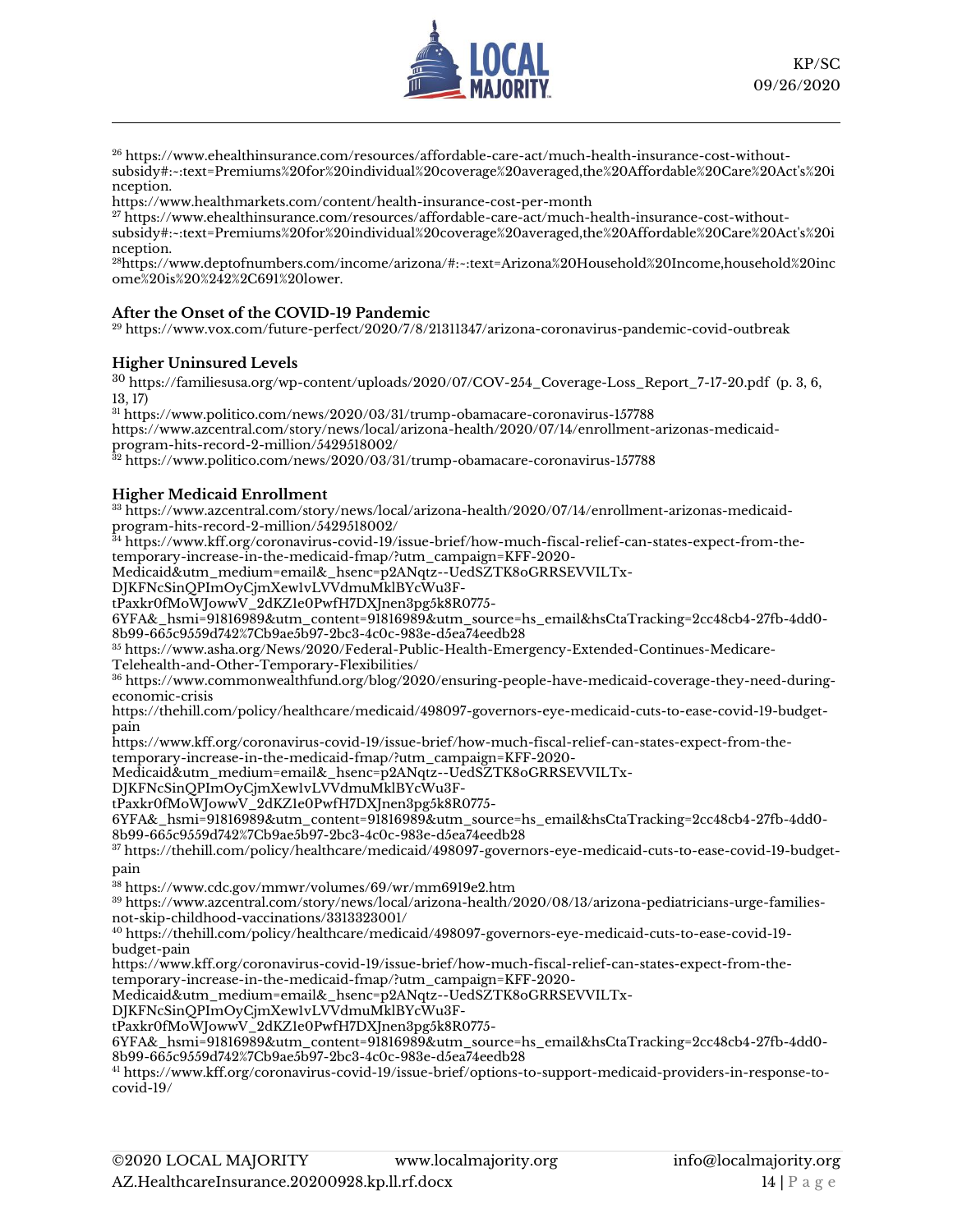

<sup>42</sup> [https://www.kff.org/coronavirus-covid-19/issue-brief/options-to-support-medicaid-providers-in-response-to](https://www.kff.org/coronavirus-covid-19/issue-brief/options-to-support-medicaid-providers-in-response-to-covid-19/)[covid-19/](https://www.kff.org/coronavirus-covid-19/issue-brief/options-to-support-medicaid-providers-in-response-to-covid-19/)

<https://www.azahcccs.gov/PlansProviders/RatesAndBilling/HospitalAssessment.html>

### **Higher Medicare Costs**

<sup>43</sup> <https://www.panfoundation.org/app/uploads/2020/05/COVID-19-Brief.pdf> (p. 3, 8) [https://www.healthsystemtracker.org/brief/how-health-costs-might-change-with-covid-](https://www.healthsystemtracker.org/brief/how-health-costs-might-change-with-covid-19/#:~:text=Increased%20enrollment%20and%20potentially%20higher,in%20private%20insurance%20and%20Medicare)[19/#:~:text=Increased%20enrollment%20and%20potentially%20higher,in%20private%20insurance%20and%20Medic](https://www.healthsystemtracker.org/brief/how-health-costs-might-change-with-covid-19/#:~:text=Increased%20enrollment%20and%20potentially%20higher,in%20private%20insurance%20and%20Medicare) [are](https://www.healthsystemtracker.org/brief/how-health-costs-might-change-with-covid-19/#:~:text=Increased%20enrollment%20and%20potentially%20higher,in%20private%20insurance%20and%20Medicare)

### **Higher ACA Exchange Premiums**

<sup>44</sup> [https://www.kff.org/private-insurance/issue-brief/an-early-look-at-2021-premium-changes-on-aca-exchanges](https://www.kff.org/private-insurance/issue-brief/an-early-look-at-2021-premium-changes-on-aca-exchanges-and-the-impact-of-covid-19-on-rates/#:~:text=Among%20these%20insurers%2C%20the%20expected,pressure%20on%20costs%20for%202021.)[and-the-impact-of-covid-19-on-](https://www.kff.org/private-insurance/issue-brief/an-early-look-at-2021-premium-changes-on-aca-exchanges-and-the-impact-of-covid-19-on-rates/#:~:text=Among%20these%20insurers%2C%20the%20expected,pressure%20on%20costs%20for%202021.)

[rates/#:~:text=Among%20these%20insurers%2C%20the%20expected,pressure%20on%20costs%20for%202021.](https://www.kff.org/private-insurance/issue-brief/an-early-look-at-2021-premium-changes-on-aca-exchanges-and-the-impact-of-covid-19-on-rates/#:~:text=Among%20these%20insurers%2C%20the%20expected,pressure%20on%20costs%20for%202021.)

### **Alternatives and Reforms: Good and Bad**

### **Medicaid Buy-In: Lower-Cost Public Option**

<sup>45</sup> <https://www.shvs.org/wp-content/uploads/2019/04/BRIEF-Medicaid-Buy-In-FINAL.pdf> (p.1)

<sup>46</sup> <https://www.azleg.gov/legtext/53leg/2R/bills/HB2443P.pdf>

<sup>47</sup> [https://www.azcentral.com/story/news/politics/legislature/2018/01/11/arizona-legislator-wants-let-uninsured-](https://www.azcentral.com/story/news/politics/legislature/2018/01/11/arizona-legislator-wants-let-uninsured-buy-medicaid-coverage/1002186001/)

[buy-medicaid-coverage/1002186001/](https://www.azcentral.com/story/news/politics/legislature/2018/01/11/arizona-legislator-wants-let-uninsured-buy-medicaid-coverage/1002186001/)

<sup>48</sup> <https://legiscan.com/AZ/bill/HB2443/2018> <sup>49</sup> <https://legiscan.com/AZ/bill/HB2427/2020>

<sup>50</sup> <https://www.shvs.org/wp-content/uploads/2019/04/BRIEF-Medicaid-Buy-In-FINAL.pdf> (p. 1)

<sup>51</sup> [https://www.kff.org/health-reform/report/the-acas-basic-health-program-option-federal-requirements-and](https://www.kff.org/health-reform/report/the-acas-basic-health-program-option-federal-requirements-and-state-trade-offs/)[state-trade-offs/](https://www.kff.org/health-reform/report/the-acas-basic-health-program-option-federal-requirements-and-state-trade-offs/)

[https://www.healthaffairs.org/do/10.1377/hpb20140417.161228/full/#:~:text=Eligible%20people%20in%20states%20o](https://www.healthaffairs.org/do/10.1377/hpb20140417.161228/full/#:~:text=Eligible%20people%20in%20states%20offering,for%20coverage%20under%20an%20exchange.) [ffering,for%20coverage%20under%20an%20exchange.](https://www.healthaffairs.org/do/10.1377/hpb20140417.161228/full/#:~:text=Eligible%20people%20in%20states%20offering,for%20coverage%20under%20an%20exchange.)

[https://www.medicaid.gov/basic-health-](https://www.medicaid.gov/basic-health-program/index.html#:~:text=Section%201331%20of%20the%20Affordable,through%20the%20Health%20Insurance%20Marketplace.)

[program/index.html#:~:text=Section%201331%20of%20the%20Affordable,through%20the%20Health%20Insurance%](https://www.medicaid.gov/basic-health-program/index.html#:~:text=Section%201331%20of%20the%20Affordable,through%20the%20Health%20Insurance%20Marketplace.) [20Marketplace.](https://www.medicaid.gov/basic-health-program/index.html#:~:text=Section%201331%20of%20the%20Affordable,through%20the%20Health%20Insurance%20Marketplace.)

<sup>52</sup> <https://www.manatt.com/getattachment/fd64ec7f-de6f-448c-8579-7f37b185fcc3/attachment.aspx>(p. 3-4)

<sup>53</sup> [https://www.pewtrusts.org/en/research-and-analysis/blogs/stateline/2011/05/31/managed-care-explained-why](https://www.pewtrusts.org/en/research-and-analysis/blogs/stateline/2011/05/31/managed-care-explained-why-a-medicaid-innovation-is-spreading)[a-medicaid-innovation-is-spreading](https://www.pewtrusts.org/en/research-and-analysis/blogs/stateline/2011/05/31/managed-care-explained-why-a-medicaid-innovation-is-spreading)

<sup>54</sup> <https://www.manatt.com/getattachment/fd64ec7f-de6f-448c-8579-7f37b185fcc3/attachment.aspx>(p. 5-6)

<sup>55</sup> <https://www.shvs.org/wp-content/uploads/2019/04/BRIEF-Medicaid-Buy-In-FINAL.pdf> (p. 1, 3)

### **Junk Plans: No Consumer Protections**

 $^{56}$  [https://www.commonwealthfund.org/blog/2020/limitations-short-term-health-plans-persist-despite](https://www.commonwealthfund.org/blog/2020/limitations-short-term-health-plans-persist-despite-predictions-theyd-evolve)[predictions-theyd-evolve](https://www.commonwealthfund.org/blog/2020/limitations-short-term-health-plans-persist-despite-predictions-theyd-evolve)

[https://www.washingtonpost.com/health/appeals-court-upholds-trump-administrations-expansion-of-short](https://www.washingtonpost.com/health/appeals-court-upholds-trump-administrations-expansion-of-short-term-health-plans/2020/07/17/4df27a98-c85c-11ea-8ffe-372be8d82298_story.html)[term-health-plans/2020/07/17/4df27a98-c85c-11ea-8ffe-372be8d82298\\_story.html](https://www.washingtonpost.com/health/appeals-court-upholds-trump-administrations-expansion-of-short-term-health-plans/2020/07/17/4df27a98-c85c-11ea-8ffe-372be8d82298_story.html)

<sup>57</sup> <https://www.healthinsurance.org/arizona-short-term-health-insurance/>

<sup>58</sup> [https://www.commonwealthfund.org/blog/2020/limitations-short-term-health-plans-persist-despite](https://www.commonwealthfund.org/blog/2020/limitations-short-term-health-plans-persist-despite-predictions-theyd-evolve)[predictions-theyd-evolve](https://www.commonwealthfund.org/blog/2020/limitations-short-term-health-plans-persist-despite-predictions-theyd-evolve)

<https://www.commonwealthfund.org/blog/2020/age-covid-19-short-term-plans-fall-short-consumers>

<sup>59</sup> <https://www.commonwealthfund.org/blog/2020/age-covid-19-short-term-plans-fall-short-consumers>

[https://www.commonwealthfund.org/blog/2020/limitations-short-term-health-plans-persist-despite-predictions](https://www.commonwealthfund.org/blog/2020/limitations-short-term-health-plans-persist-despite-predictions-theyd-evolve)[theyd-evolve](https://www.commonwealthfund.org/blog/2020/limitations-short-term-health-plans-persist-despite-predictions-theyd-evolve)

<sup>60</sup> [https://www.brookings.edu/blog/usc-brookings-schaeffer-on-health-policy/2020/03/24/misleading](https://www.brookings.edu/blog/usc-brookings-schaeffer-on-health-policy/2020/03/24/misleading-marketing-of-short-term-health-plans-amid-covid-19/)[marketing-of-short-term-health-plans-amid-covid-19/](https://www.brookings.edu/blog/usc-brookings-schaeffer-on-health-policy/2020/03/24/misleading-marketing-of-short-term-health-plans-amid-covid-19/)

<https://www.commonwealthfund.org/blog/2020/age-covid-19-short-term-plans-fall-short-consumers> <sup>61</sup> [https://www.kff.org/health-costs/issue-brief/how-repeal-of-the-individual-mandate-and-expansion-of-loosely](https://www.kff.org/health-costs/issue-brief/how-repeal-of-the-individual-mandate-and-expansion-of-loosely-regulated-plans-are-affecting-2019-premiums/)[regulated-plans-are-affecting-2019-premiums/](https://www.kff.org/health-costs/issue-brief/how-repeal-of-the-individual-mandate-and-expansion-of-loosely-regulated-plans-are-affecting-2019-premiums/)

### **Reinsurance: Lower Premiums**

<sup>62</sup> <https://www.healthinsurance.org/glossary/reinsurance/>

[https://www.kff.org/health-reform/issue-brief/explaining-health-care-reform-risk-adjustment-reinsurance-and](https://www.kff.org/health-reform/issue-brief/explaining-health-care-reform-risk-adjustment-reinsurance-and-risk-corridors/)[risk-corridors/](https://www.kff.org/health-reform/issue-brief/explaining-health-care-reform-risk-adjustment-reinsurance-and-risk-corridors/)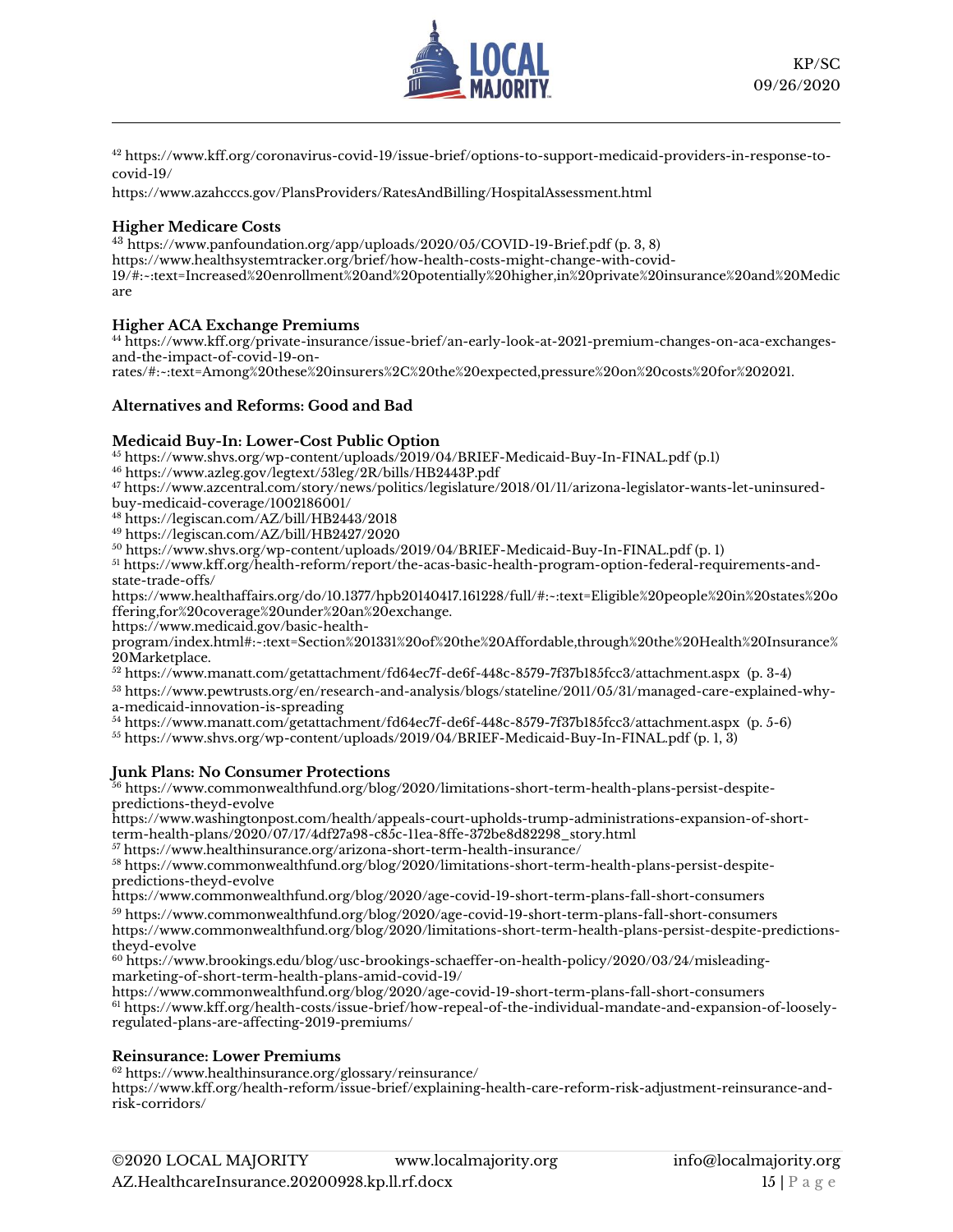

<sup>63</sup> [https://www.kff.org/health-reform/issue-brief/explaining-health-care-reform-risk-adjustment-reinsurance](https://www.kff.org/health-reform/issue-brief/explaining-health-care-reform-risk-adjustment-reinsurance-and-risk-corridors/)[and-risk-corridors/](https://www.kff.org/health-reform/issue-brief/explaining-health-care-reform-risk-adjustment-reinsurance-and-risk-corridors/)

<sup>64</sup> <https://www.healthinsurance.org/glossary/reinsurance/>

<sup>65</sup> <https://www.healthinsurance.org/arizona-state-health-insurance-exchange/>

<sup>66</sup> <https://legiscan.com/AZ/bill/HB2425/2020>

<sup>67</sup> <https://legiscan.com/AZ/votes/SB1213/2020>

<sup>68</sup> <https://www.healthinsurance.org/glossary/reinsurance/>

[https://www.kff.org/health-reform/issue-brief/explaining-health-care-reform-risk-adjustment-reinsurance-and](https://www.kff.org/health-reform/issue-brief/explaining-health-care-reform-risk-adjustment-reinsurance-and-risk-corridors/)[risk-corridors/](https://www.kff.org/health-reform/issue-brief/explaining-health-care-reform-risk-adjustment-reinsurance-and-risk-corridors/)

 $69$  [https://www.kff.org/health-reform/issue-brief/state-actions-to-improve-the-affordability-of-health-insurance](https://www.kff.org/health-reform/issue-brief/state-actions-to-improve-the-affordability-of-health-insurance-in-the-individual-market/)[in-the-individual-market/](https://www.kff.org/health-reform/issue-brief/state-actions-to-improve-the-affordability-of-health-insurance-in-the-individual-market/)

<sup>70</sup> <https://www.healthinsurance.org/arizona-state-health-insurance-exchange/>

<sup>71</sup> <https://www.healthinsurance.org/glossary/reinsurance/>

### **Republican Restrictions on Access to Healthcare**

#### **Medicaid**

<sup>72</sup> <https://www.healthinsurance.org/arizona-medicaid/>

[https://www.kff.org/medicaid/issue-brief/status-of-state-medicaid-expansion-decisions-interactive-](https://www.kff.org/medicaid/issue-brief/status-of-state-medicaid-expansion-decisions-interactive-map/#:~:text=To%20date%2C%2039%20states%20(including,available%20in%20a%20table%20format.)

[map/#:~:text=To%20date%2C%2039%20states%20\(including,available%20in%20a%20table%20format.](https://www.kff.org/medicaid/issue-brief/status-of-state-medicaid-expansion-decisions-interactive-map/#:~:text=To%20date%2C%2039%20states%20(including,available%20in%20a%20table%20format.)

<sup>73</sup> <https://www.politico.com/story/2013/06/arizona-medicaid-expansion-jan-brewer-092723>

<sup>74</sup> [https://ballotpedia.org/National\\_Federation\\_of\\_Independent\\_Business\\_\(NFIB\)\\_v.\\_Sebelius](https://ballotpedia.org/National_Federation_of_Independent_Business_(NFIB)_v._Sebelius)

<https://www.kff.org/wp-content/uploads/2013/01/8347.pdf>

<sup>75</sup> <https://www.politico.com/story/2013/06/arizona-medicaid-expansion-jan-brewer-092723>

<https://legiscan.com/AZ/bill/HB2010/2013/X1>

<sup>76</sup> <https://www.healthinsurance.org/arizona-medicaid/>

<sup>77</sup> <https://www.healthinsurance.org/arizona-medicaid/>

<sup>78</sup> <https://www.healthinsurance.org/arizona-medicaid/>

[https://www.azcentral.com/story/news/politics/arizona/2016/09/30/arizona-gov-doug-duceys-plan-modernize](https://www.azcentral.com/story/news/politics/arizona/2016/09/30/arizona-gov-doug-duceys-plan-modernize-medicaid-wins-approval/91335732/)[medicaid-wins-approval/91335732/](https://www.azcentral.com/story/news/politics/arizona/2016/09/30/arizona-gov-doug-duceys-plan-modernize-medicaid-wins-approval/91335732/)

<sup>79</sup> <https://www.healthinsurance.org/arizona-medicaid/>

[https://www.commonwealthfund.org/blog/2019/medicaid-work-requirements-nine-states-could-cause-600000-](https://www.commonwealthfund.org/blog/2019/medicaid-work-requirements-nine-states-could-cause-600000-800000-adults-lose-coverage) [800000-adults-lose-coverage](https://www.commonwealthfund.org/blog/2019/medicaid-work-requirements-nine-states-could-cause-600000-800000-adults-lose-coverage)

<sup>80</sup> [https://ccf.georgetown.edu/wp-content/uploads/2015/01/Childrens-Coverage-in-Arizona-A-Cautionary-Tale](https://ccf.georgetown.edu/wp-content/uploads/2015/01/Childrens-Coverage-in-Arizona-A-Cautionary-Tale-for-the-Future-of-Childrens-Health-Insurance-Program.pdf)[for-the-Future-of-Childrens-Health-Insurance-Program.pdf](https://ccf.georgetown.edu/wp-content/uploads/2015/01/Childrens-Coverage-in-Arizona-A-Cautionary-Tale-for-the-Future-of-Childrens-Health-Insurance-Program.pdf) (p. 3)

<https://www.healthinsurance.org/arizona-medicaid/>

<https://www.healthinsurance.org/arizona-state-health-insurance-exchange/>

<sup>81</sup> <https://legiscan.com/AZ/bill/SB1527/2017>

<sup>82</sup> <https://legiscan.com/AZ/bill/HB2754/2019>

### **ACA Exchange**

<sup>83</sup> <https://www.healthinsurance.org/arizona-state-health-insurance-exchange/>

<sup>84</sup> [https://www.azcentral.com/story/news/local/arizona-health/2020/01/24/health-care-arizona-enrollment](https://www.azcentral.com/story/news/local/arizona-health/2020/01/24/health-care-arizona-enrollment-obamacare-insurance-plans-down-2020/4457578002/)[obamacare-insurance-plans-down-2020/4457578002/](https://www.azcentral.com/story/news/local/arizona-health/2020/01/24/health-care-arizona-enrollment-obamacare-insurance-plans-down-2020/4457578002/)

<https://www.healthinsurance.org/arizona-state-health-insurance-exchange/>

<sup>85</sup> <https://www.healthinsurance.org/glossary/individual-mandate/>

<sup>86</sup> [https://www.commonwealthfund.org/publications/fund-reports/2018/jul/eliminating-individual-mandate](https://www.commonwealthfund.org/publications/fund-reports/2018/jul/eliminating-individual-mandate-penalty-behavioral-factors#:~:text=The%20goal%20of%20the%20individual,of%20the%20ACA)[penalty-behavioral-](https://www.commonwealthfund.org/publications/fund-reports/2018/jul/eliminating-individual-mandate-penalty-behavioral-factors#:~:text=The%20goal%20of%20the%20individual,of%20the%20ACA)

[factors#:~:text=The%20goal%20of%20the%20individual,of%20the%20ACA's%20rule%20changes.](https://www.commonwealthfund.org/publications/fund-reports/2018/jul/eliminating-individual-mandate-penalty-behavioral-factors#:~:text=The%20goal%20of%20the%20individual,of%20the%20ACA)

<sup>87</sup> [https://ballotpedia.org/National\\_Federation\\_of\\_Independent\\_Business\\_\(NFIB\)\\_v.\\_Sebelius](https://ballotpedia.org/National_Federation_of_Independent_Business_(NFIB)_v._Sebelius)

<sup>88</sup> [https://www.kff.org/health-reform/issue-brief/explaining-health-care-reform-risk-adjustment-reinsurance](https://www.kff.org/health-reform/issue-brief/explaining-health-care-reform-risk-adjustment-reinsurance-and-risk-corridors/)[and-risk-corridors/](https://www.kff.org/health-reform/issue-brief/explaining-health-care-reform-risk-adjustment-reinsurance-and-risk-corridors/)

<sup>89</sup> <https://www.nytimes.com/2015/12/10/us/politics/marco-rubio-obamacare-affordable-care-act.html> <sup>90</sup> <https://www.healthinsurance.org/arizona-state-health-insurance-exchange/>

[https://www.azcentral.com/story/news/arizona/politics/2015/04/16/new-arizona-law-puts-subsidized-health](https://www.azcentral.com/story/news/arizona/politics/2015/04/16/new-arizona-law-puts-subsidized-health-insurance-risk/25862251/)[insurance-risk/25862251/](https://www.azcentral.com/story/news/arizona/politics/2015/04/16/new-arizona-law-puts-subsidized-health-insurance-risk/25862251/)

<sup>91</sup> [https://www.azcentral.com/story/news/politics/elections/2018/10/14/martha-mcsally-kyrsten-sinema-odds](https://www.azcentral.com/story/news/politics/elections/2018/10/14/martha-mcsally-kyrsten-sinema-odds-over-affordable-care-act-obamacare-aca-arizona-senate-race/1582385002/)[over-affordable-care-act-obamacare-aca-arizona-senate-race/1582385002/](https://www.azcentral.com/story/news/politics/elections/2018/10/14/martha-mcsally-kyrsten-sinema-odds-over-affordable-care-act-obamacare-aca-arizona-senate-race/1582385002/)

<sup>92</sup> [https://www.kff.org/health-costs/issue-brief/how-repeal-of-the-individual-mandate-and-expansion-of-loosely](https://www.kff.org/health-costs/issue-brief/how-repeal-of-the-individual-mandate-and-expansion-of-loosely-regulated-plans-are-affecting-2019-premiums/)[regulated-plans-are-affecting-2019-premiums/](https://www.kff.org/health-costs/issue-brief/how-repeal-of-the-individual-mandate-and-expansion-of-loosely-regulated-plans-are-affecting-2019-premiums/)